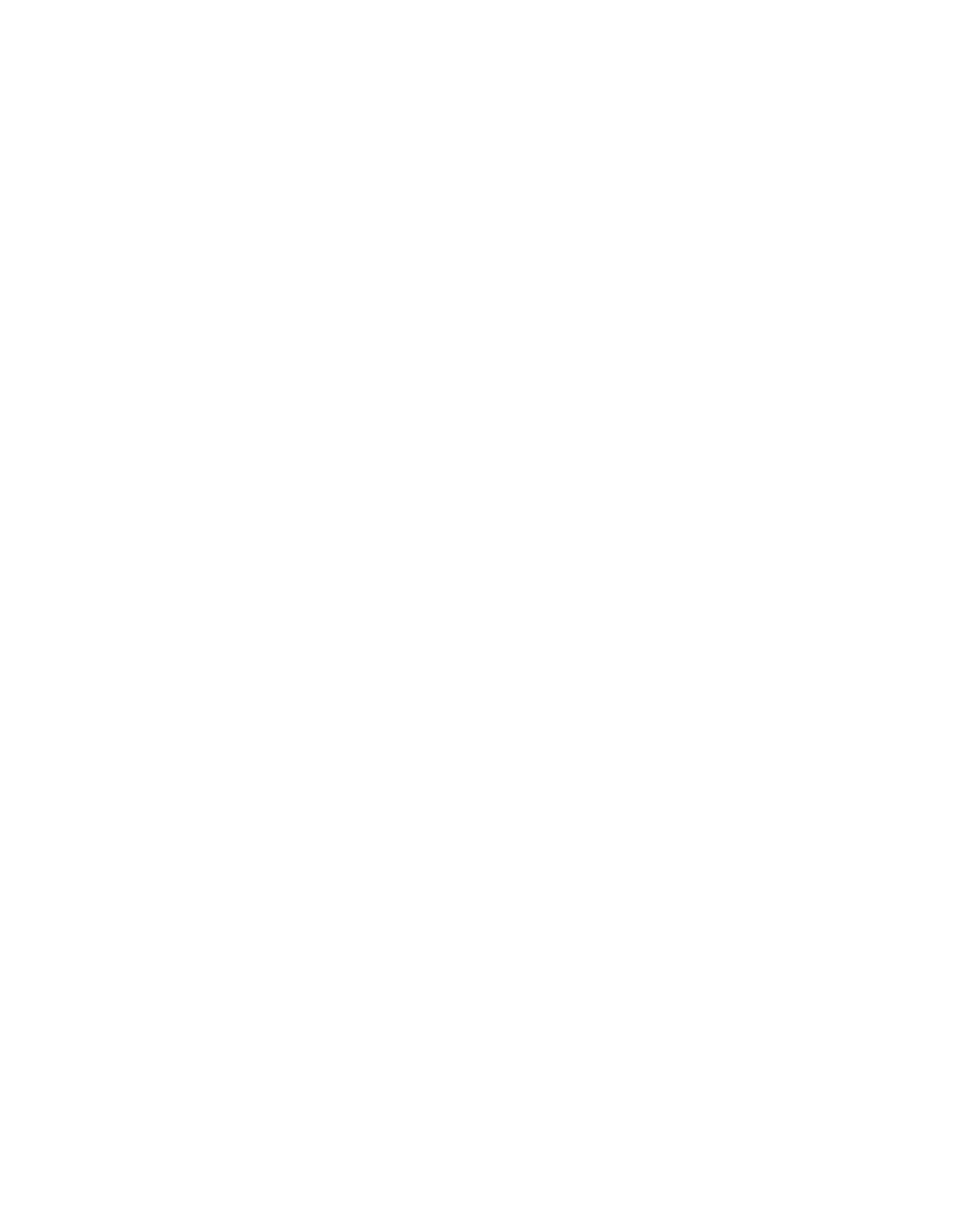2015). Hence, the novel feature of this study was the inclusion of more explanatory variables, which were not used by the above posited researchers i.e. fixed asset to total assets, net profit per employee, total deposit per no. branches, total loan per no. of branches, measurements.

## **1.3 OBJECTIVES OF THE STUDY**

## **1.3.1. GENERAL OBJECTIVE**

The main objective of this study was to analyze the overall performance of private commercial banks of Ethiopian using CAMEL rating approaches

### **1.3.2 SPECIFIC OBJECTIVES**

- 1. To check the capital adequacy level of private commercial banks
- 2. To evaluate the liquidity positions of private commercial banks
- 3. To measure the management capability of private commercial banks
- 4. To examine the earning quality of private commercial banks
- 5. To examine the asset quality of private commercial banks

## **1.4 LITERATURE DRIVEN HYPOTHESIS**

## **H1: All else equal, there is no significant difference between capital adequacy ratios and performance of the banks**

- $\text{H1}_a$ : The effect of TCTA on profitability is insignificant
- $H1_b$ : Leverage impacts bank profitability insignificantly

## **H2: All else equal, there is no significant difference between asset quality ratios and performance of banks**

- $\bullet$  H2<sub>a</sub>: The effect of FATA on profitability is insignificant
- $H2<sub>b</sub>$ : Loan loss provision impacts bank profitability insignificantly

## **H3: All else equal, there is no significant difference between management quality ratios and performance of banks**

- $\bullet$  H3<sub>a</sub>: The effect of NIEGE on profitability is insignificant.
- $H3_b$ : NPEP impacts bank profitability insignificantly
- $H_2$ : TDBRA impacts bank profitability insignificantly
- $H_0$ : TLBRA impacts bank profitability insignificantly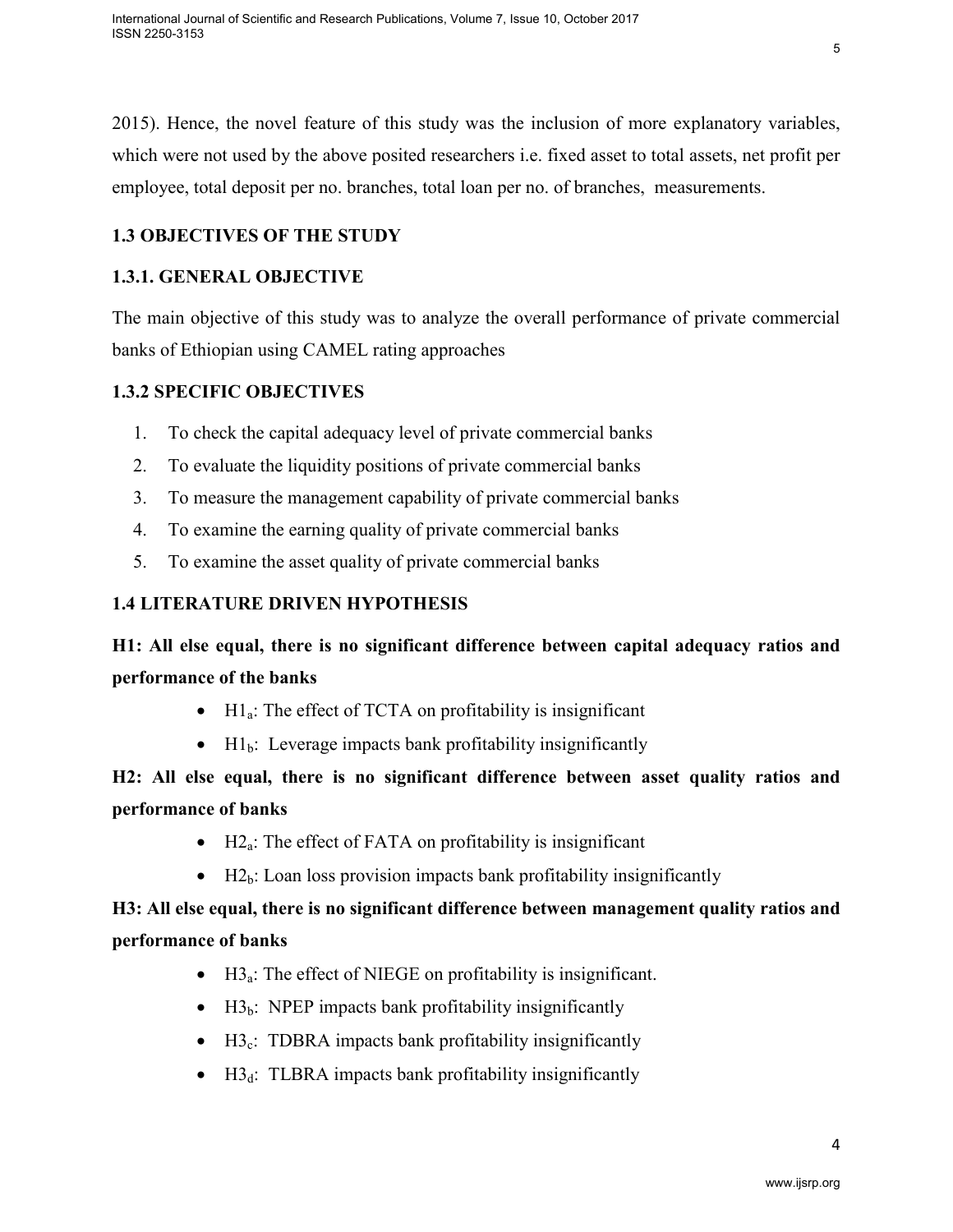## **H4: All else equal, there is no significant difference between earning quality ratios and performance of banks**

- $H4_a$ : The effect of NIITA on profitability is insignificant.
- $\bullet$  H4<sub>b</sub>: The effect of IITI on profitability is insignificant.

# **H5: All else equal, there is no significant difference between liquidity ratios and performance of banks**

## **1.5 SCOPE OF THE STUDY**

The scope of the study mainly delimited to six private commercial banks which includes Awash bank, Dashen bank, Wegagaen bank, NIB, Bank of Abyssinia, United bank. The time period for the study was bounded between 2007 and 2016.

The financial performance of the banks was measured using five elements of CAMEL, which were capital adequacy, Asset quality, management ability, earning quality and liquidity.

## **1.6 SIGNIFICANCE OF THE STUDY**

The finding of study provides relevant information to private commercial banks on the area of financial performance (weakness and strength) which needs improvement. Furthermore, it gives insight about the current situations and performance of banks to the regulatory body, shareholders, investors and managers. Besides, it will be used as a reference to researchers that want further investigation into the area of study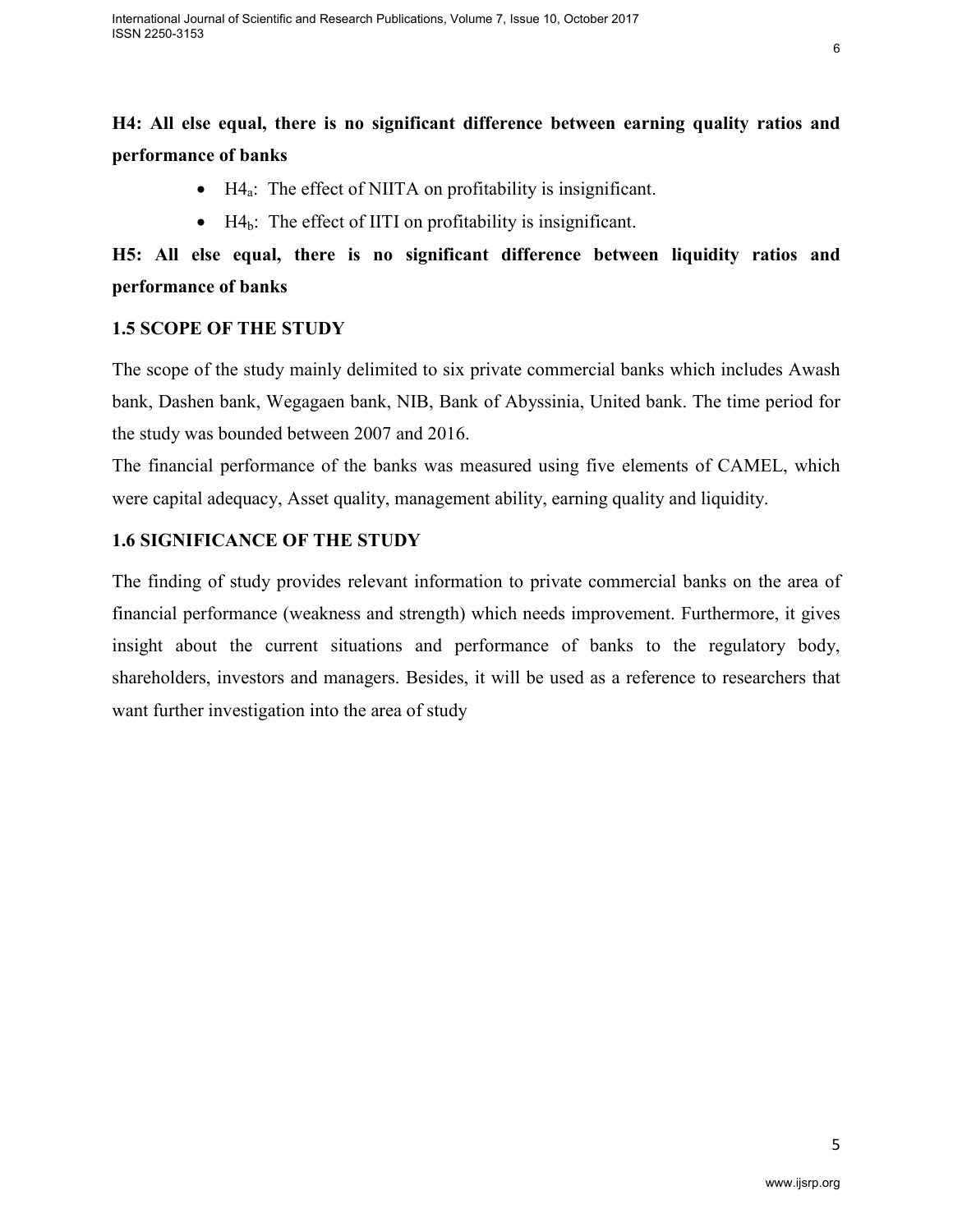#### **2. REVIEW OF LITERATURE**

#### **2.1 THEORETICAL LITERATURE REVIEW**

The CAMEL approach of measuring financial performance was traced back its origin to 1979, when the Uniform Financial Institutions Rating System (UFIRS) was implemented in US banking institutions to introduce ratings for on-site examinations of banking institutions. Under this system, each banking institutions subject to on-site examination is evaluated on the basis of five critical dimensions relating to the bank's operations & performance (Sahajwala & Van den Bergh, 2000). These are Capital, Asset Quality, Management, Earnings and Liquidity and are seen to reflect the financial performance, financial condition, operating soundness and regulatory compliance of the banking institution (Mulualem, 2015). Each of the component factors is rated on a scale of 1 (best) to 5 (worst). A composite rating is assigned as an abridgement of the component ratings and is taken as the prime indicator of a bank's current financial condition. The composite rating ranges between 1 (best) and 5(worst), and also involves a certain amount of subjectivity based on the examiners' overall assessment of the institution in view of the individual component assessments (Sahajwala & Van den Bergh,2000).

#### **Components of CAMEL Model**

CAMEL which stands for capital adequacy, asset quality, management efficiency, earning and Liquidity. Those individual components used to measure the operational performance and soundness of banks.

#### **Capital Adequacy**

Capital adequacy measures the adequacy of the amount of capital to meet any unfortunate shocks that the bank may experience (Kosmidou, 2009), **(**Baral, 2005). As Ermias (2016) noted in his study, it reflects the overall financial condition of the banks and also the ability of management to meet the need for additional capital requirements. It is the capital expected to maintain balance with the risks exposure of the financial institution such as credit risk, market risk and operational risk, in order to absorb the potential losses and protect the financial institution's (i.e banks) debt holder( Mulalem, 2015), (Ahsan, 2016). Different scholars used different parameters to measure capital adequacy, Dang (2011), Hamdu et al, (2015),Mulualem,(2015) used capital to risk weighted asset and leverage ratio to measure the capital adequacy of the bank. On the other hand, Misra & Aspal (2013) examined the capital adequacy by dividing Capital to Risk Weighted Assets, Debt to Equity Ratio, Advances to Assets, and Government Securities to Total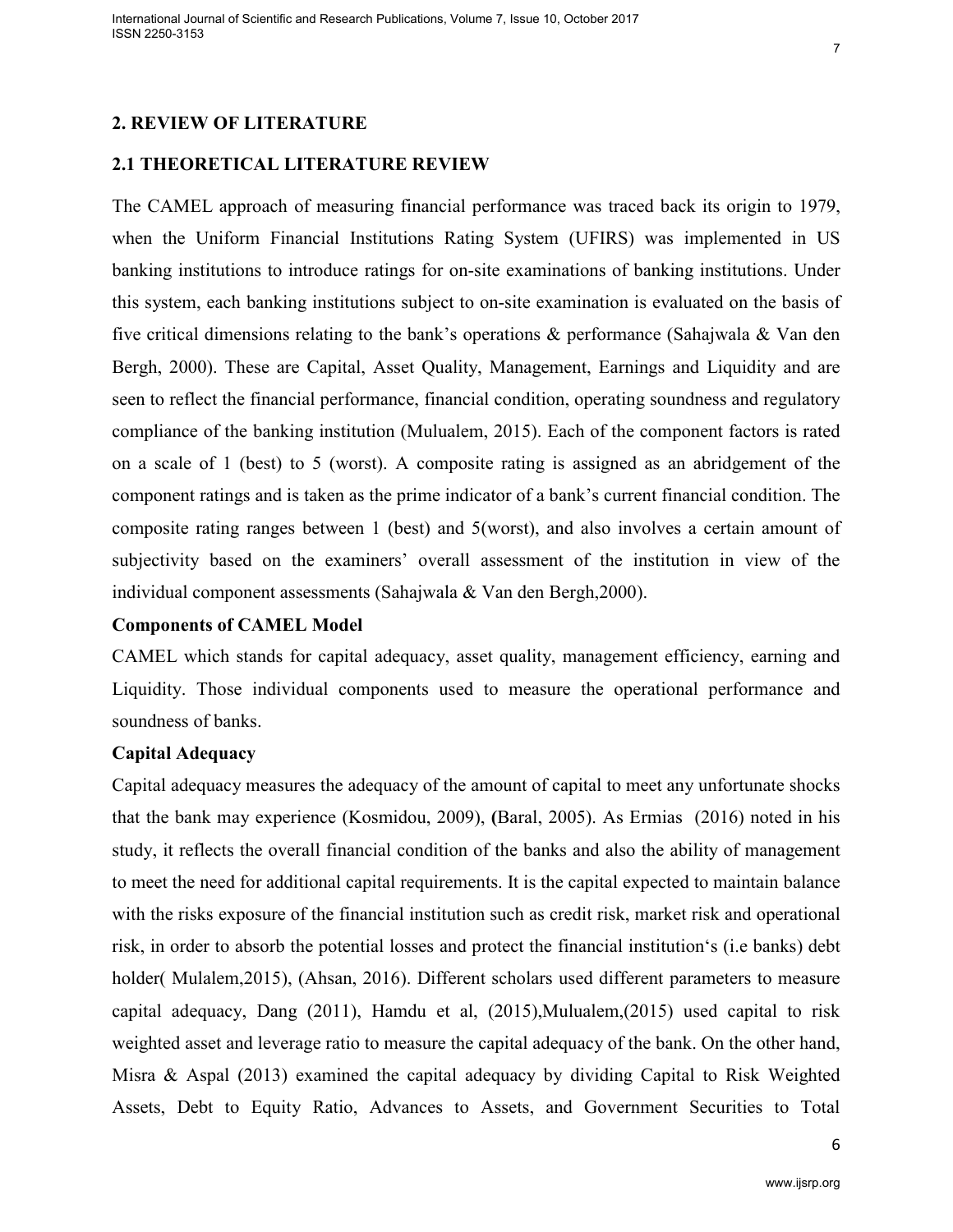Investments. Dakito(2015),Tefaye(2014), Hamdu et al(2015),Minyahil (2015), Mulualem(2015), Ermias(2016), Anteneh et al.(2013), Aspal & Dhawan (2014), used the measurement of Capital Adequacy Ratio (CAR), Debt-Equity Ratio, Advances to Assets Ratio to examine the capital adequacy level of the bank.

#### **Asset quality**

The asset quality of the bank is another bank specific variable that affects the Performance of a bank. The quality of Asset held by the individual bank affects the health of the bank. The dimension of asset quality is an important factor that helps the bank in understanding the extent of credit risk (Olweny, 2011; Baral, 2005). Chen et al, (2009) define credit risk as the risk of loss due to a debtor's failure to make repayment of loan i.e principal and interest. Default occurs when a debtor unable to fulfill legal obligations according to the contract, or has violated a loan condition of the debt contract, which might occur with all debt obligations including bonds, mortgages, loans, and promissory notes(Kongri,2015).As stated by Grier (2007), poor asset quality is the major cause of the most bank failures. The asset quality indicators highlight the use of nonperforming loans ratios (NPLs) which are the proxy of asset quality, and the allowance or provision to loan losses reserve ( Frost , 2004 as cited by Mulalem).

Hamdu et al (2015) used the ratio of loan loss provision to total loan and loan loss provision to total asset to evaluate asset quality of commercial banks. On the other hand, Mulualem (2015) NPLs to total loans, NPLs to total equity, Allowance for loan loss ratio. Altan et al.( l2014) Used the ratio of Fixed asset to total asset to examine the Asset quality of the bank.

Non- Performing loans to Gross Loans, Allowance for Doubtful loans to Loans outstanding, Gross NPAs to Net Advances ratio, Net NPAs to Net Advances ratio, Total Investments to Total Assets ratio, Net NPAs to Total Assets ratio, and Percentage Change in Net NPAs are some of the ratios considered to assess asset quality according to literatures by (Ermias, 2016; Tesfaye 2014; Mulualem2015; Anteneh et al., 2013; Minyahil ,2015)

#### **Management quality**

Management quality is basically the capability of the board of directors and management, to identify, measure, and control the risks of an institution's activities and to ensure the safe, sound, and efficient operation in compliance with applicable laws and regulations (Uniform Financial Institutions Rating System 1997, as cited by Mulalem, 2014).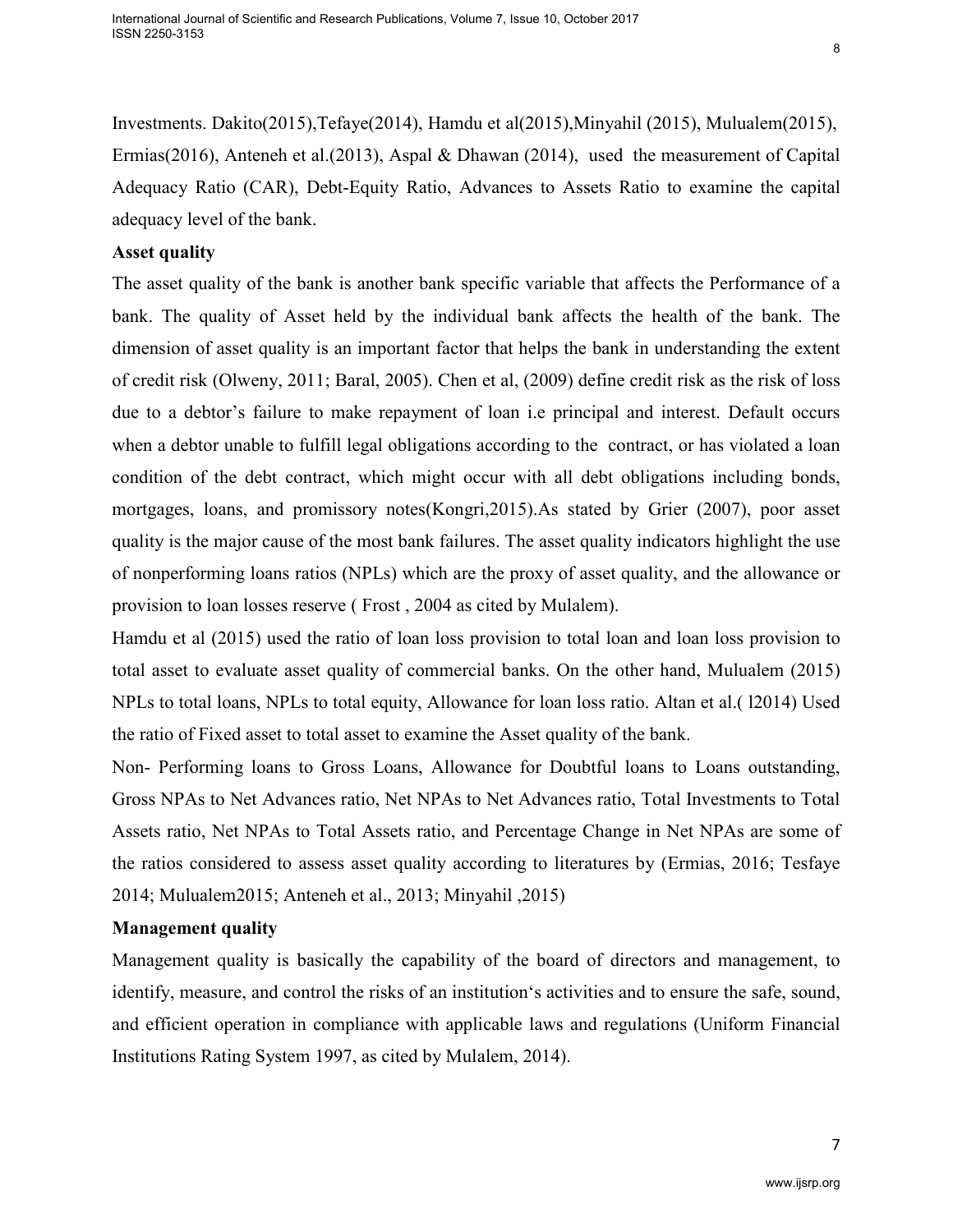#### **Earnings Quality**

Earning quality mainly measures the profitability and productivity of the bank, explains the growth and sustainability of future earnings capacity (Ahsan, 2016). In the same way, bank depends on its earning to perform the activities like funding dividends, maintaining adequate capital levels, providing for opportunities for investment for bank to grow, strategies for engaging in new activities and maintaining the competitive outlook mainly derived from its earnings.

Different scholars try to use different financial ratios as a proxy to measure for management efficiency. Rahman et al (2009); Sangmi and Nazir, (2010) used the ratio of operating profit to income while Nassreddine et al (2013) used the ratio of costs to total assets. Golin (2001) used the ratio of operating costs to net operating income and operating expenses to assets ratio while Olweny (2011) adopted the ratio of operating costs to net operating income.

#### **Liquidity Performance**

Liquidity ratio measures the bank's ability to meet its current obligation. Banks make money by mobilizing deposit and providing fund for creditors, so the bank needs to be conscious to meet the payment when depositors demands for. The inability of the bank to meet the demand of depositor leads to the liquidity risk. Therefore, the fund management practices should ensure an institution is able to maintain a level of liquidity sufficient to meet its financial obligations in a timely manner; and capable of quickly liquidating assets with minimal loss (Mulalem, 2015).Banks makes money by mobilizing short-term deposits at lower interest rate, and lending or investing these funds in long-term at higher rates, so it is hazardous for banks mismatching their lending interest rate.

#### **2.2 Review of Empirical Evidences in Ethiopia**

Mulalem(2015) has studied the financial performance of 14 commercial banks using CAMEL approach for the period 2010 -2014. The finding of his study showed that Wegagen bank stood at first position followed by Bunna International Bank and Lion International Bank while Construction and Business Bank secured the least position. In addition to descriptive he has used fixed effect regression model to investigate the impact of CAMELS factors on financial performance i.e ROA and ROE, were the result shows that capital adequacy, Asset Quality and Management efficiency have negative relation whereas earning and liquidity shows positive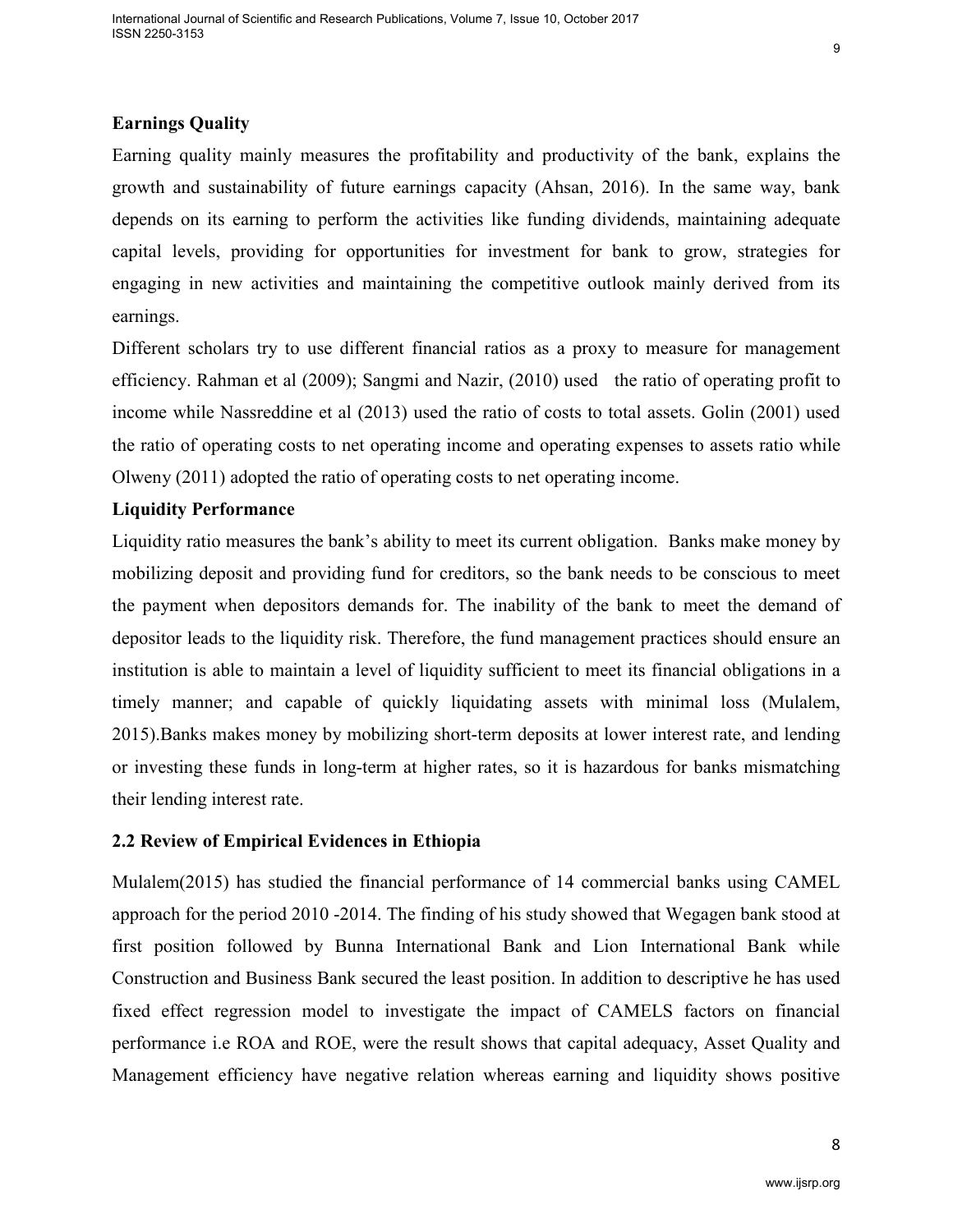relationship with both profitability measures with strong statically significance except Capital Adequacy which is insignificant for ROA whereas Asset quality for ROE.

Hamdu etal (2015) assessed the soundness of selected commercial banks by referring audited annual reports from the year 2003-2013. The study result shows CAMEL framework is the best fit measurement for Ethiopian Banks and it give a comprehensive result which is very helpful for the governor to set a well determined policy and procedure.

Dakito (2015) investigated the performance of 8 commercial banks for the period of 2000-13 using CAMEL approach by descriptive and econometric analyses. The finding showed that NIB's overall performance was good. Furthermore, he has measured the relationship between capital adequacy and financial performance using GLS regression model. The regression results exhibited the existence of positive relationship between capital adequacy and bank performance.

Ermias (2016) evaluated the financial Performance of six senior Private Commercial Banks over the period 2000-2014 using CAMEL model. The study found out that UNB, NIB, and BOA have held from 1st to 3rd rank based on the CAMEL model composite rating system. The findings also indicated that bank specific factors incorporated in the CAMEL model affect to the extent of 67.5% of the changes in profitability of the private commercial banks in Ethiopia.

Anteneh et al (2013), on their study entitled health Check-up of Commercial Banks in Ethiopia, assessed the health of 8 private and public commercial banks using the 10 years annual report of each commercial banks (2000-2010) which were selected based on three criteria i.e., capital size of the banks, year of establishment and rank of banks in 2010 African banks rating. The study finding showed that the independent variables in CAMEL framework have highly explained the performance variables i.e., return on assets and return on equity. The private banks were in a better position than the public banks in terms of asset quality, management quality, and earning ability, while public banks were better in capital adequacy. However, liquidity position was high for both private and public commercial banks.

Minyahil (2013) measured the Performance of seven Commercial Banks of Ethiopia over the period 2004/5-2010/11*.* The result of the study showed that, during the study period, the performance of Commercial banks in Ethiopia mainly changes in accordance with NBE directives.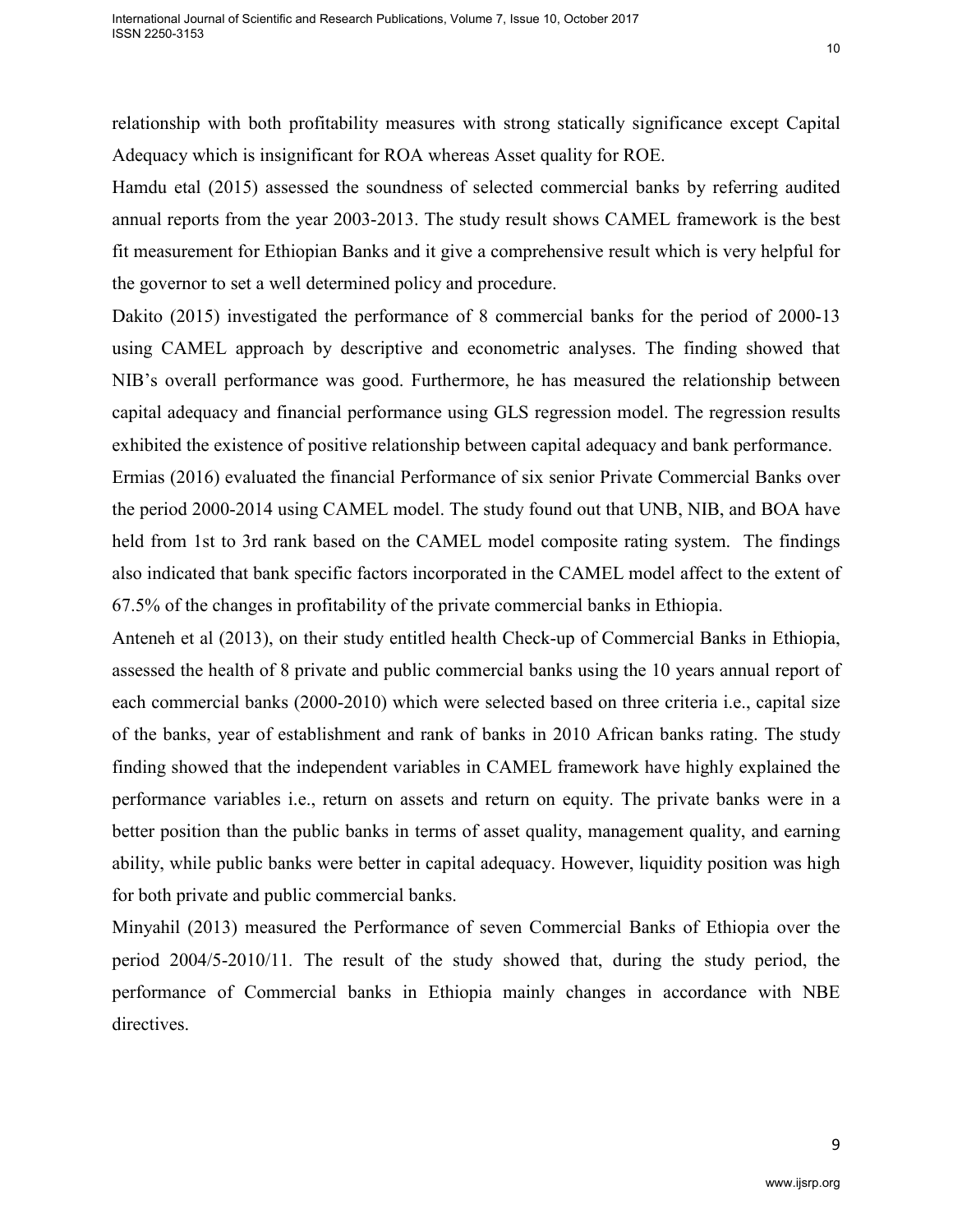## **2.3 Conceptual Frame work of the study**

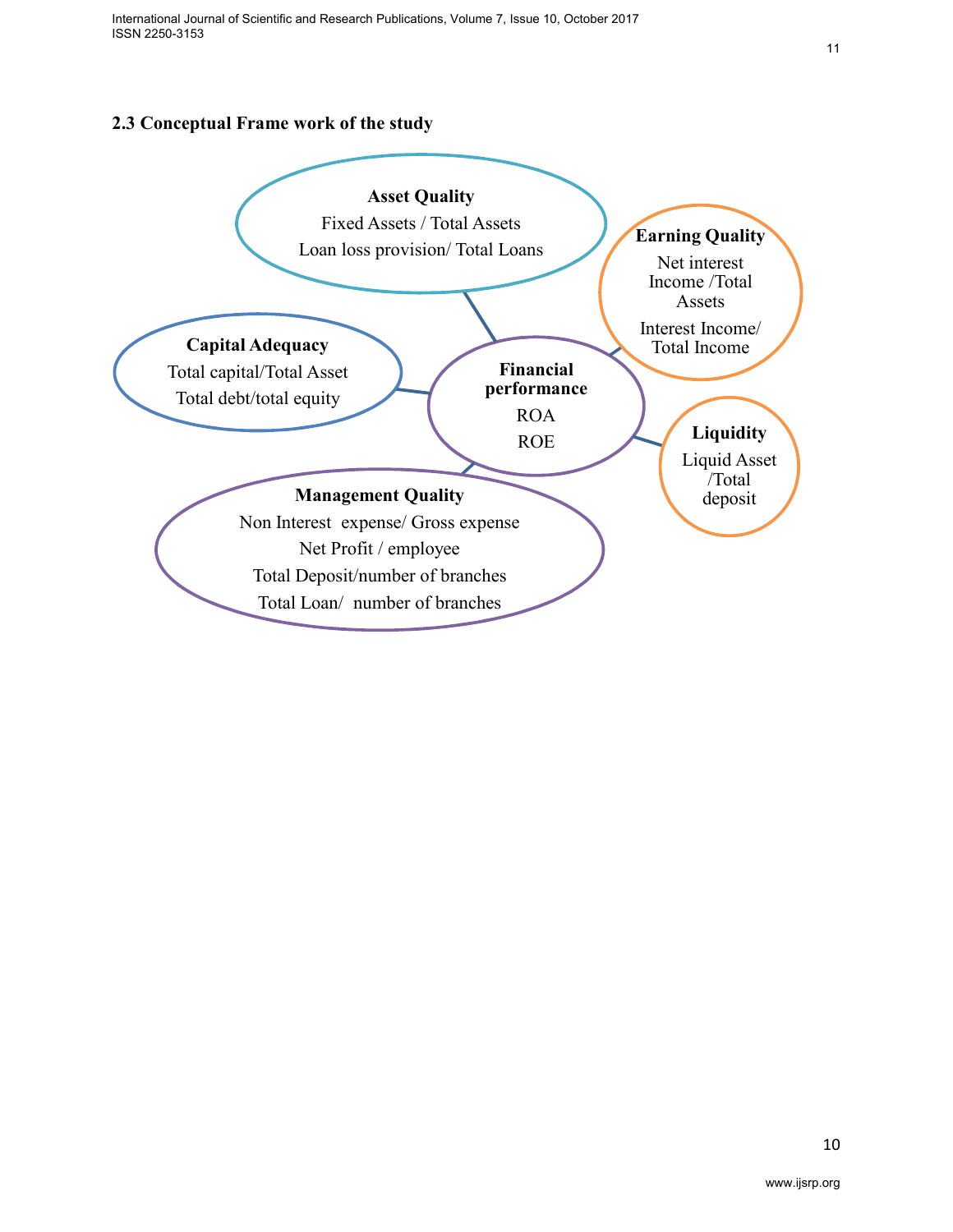## **3. RESEARCH METHODS**

## **3.1 Research design**

In this study, a sort of explanatory research design was used to explain the relationship between bank's performance and components of CAMEL by deriving quantitative data from the annual report of banks.

### **3.2 Target Population and Sample Design**

The Target population of the study were16 private commercial banks which was registered by NBE and operating banking businesses in Ethiopia. The researcher used purposive sampling to select 6 banks based on the years of the establishment (i.e. banks started the operation before 2007) and easily accessibility to annual report. The banks which were established after the year 2007 were excluded from the study because of the study covered a 10 years data, and those banks that does not fulfill the needed requirement for the number of annual report. This indicates that reasonable time is necessary to look the dynamics of banking business.

#### **3.3 Data Sources**

Since the study was conducted to measure the performance of private commercial banks using the CAMEL approach, which is highly depend on the data from audited financial reports. The study has relied on secondary source. Those data have been collected from the published and audited annual report of the selected private commercial banks. In addition to annual report, different documents and literatures records has been reviewed in order to realize the objective of the study.

#### **3.4 Method of data analysis**

The collected data were analyzed using both descriptive and inferential statistics tools. The researchers have been used descriptive statistical tools like mean, percentage, and ratios. Besides, panel regressions have been estimated to look the relationship among dependent and independent variables.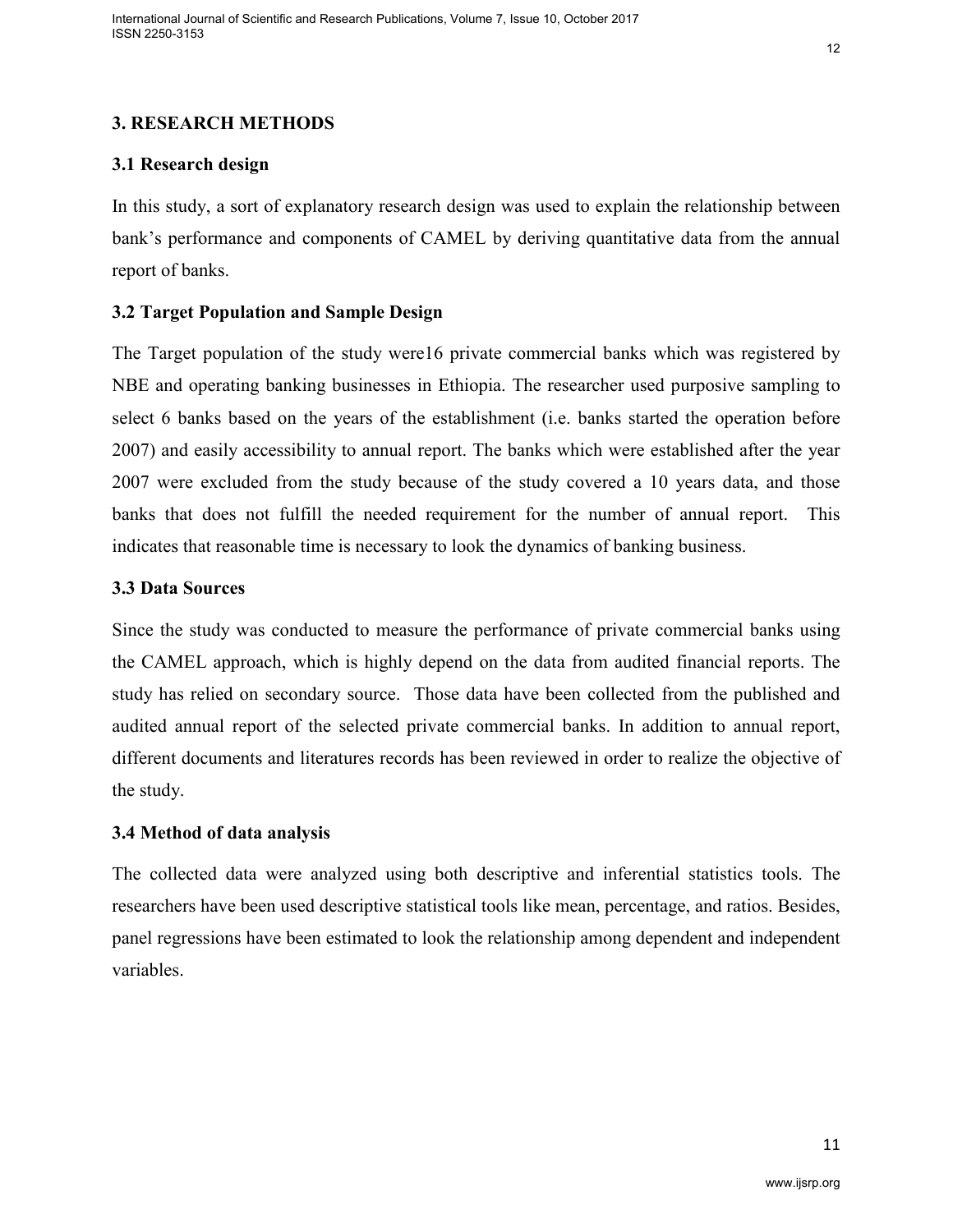### **3.5 Model Specification**

This study has used a sort of panel data regression model to analyze the collected data. Panel data is a bunch of cross section and time series observations. The following equations indicates the random effect model of the study with respect to two profitability indicators-ROA and ROE.

$$
ROA_{it} = \beta_{1i} + \beta_2 TCTA_{it} + \beta_3 LEVERAGE_{it} + \beta_4 FATA_{it} + \beta_5 LLPTL_{it} + \beta_6 NIEGE_{it} + \beta_7 NPEP_{it} + \beta_8 TDBRA_{it} + \beta_9 TLBRA_{it} + \beta_{11} NIITA_{it} + \beta_{12} IITI_{it} + \beta_{13} LATD_{it} + w_{it}
$$

$$
ROE_{it}=\beta_{1i}+\beta_{2}TCTA_{it}+\beta_{3}LEVERAGE_{it}+\beta_{4}FATA_{it}+\beta_{5}LLPTL_{it}+\beta_{6}NIEGE_{it}+\beta_{7}NPEP_{it}+\beta_{8}TDBRA_{it}+\beta_{9}TLBRA_{it}+\beta_{11}NITA_{it}+\beta_{12}IITI_{it}+\beta_{13}LATD_{it}+w_{it}
$$

Where,  $\beta_{1i}$  indicates the random variable;  $\beta_2$ ...... $\beta_{13}$  are coefficients of the explanatory variables; *i* shows the cross sectional units or sampled private banks and *t* indicates the time periods from 2007-2016;  $w_{it} = \varepsilon_i + \mu_i$ , consists of two components,  $\varepsilon_i$ , which is the crosssection, and  $\mu_i$  which is the combined time series and cross section error component. The following table shows variables, notation and measures used in the study.

|                  | <b>Variables</b> | <b>Measure</b>             | <b>Indications</b>                          |
|------------------|------------------|----------------------------|---------------------------------------------|
|                  | <b>ROA</b>       | Net income / Total assets  | It reflects the ability of a bank's         |
|                  |                  |                            | management to generate profits from         |
|                  |                  |                            | the bank's assets                           |
|                  | <b>ROE</b>       | Net income / Total capital | It measures a corporation's profitability   |
|                  |                  |                            | revealing how much profit a<br>by           |
| Dependent        |                  |                            | company generates with the money            |
|                  |                  |                            | shareholders have invested.                 |
|                  | <b>TCTA</b>      | Total capital /Total asset | The ratio reflects the ability of a bank to |
|                  |                  |                            | withstand the unanticipated losses.         |
|                  | LEVERAGE         | Debt /Equity               | It indicates how much debt a company        |
|                  |                  |                            | is using to finance its assets relative to  |
| Capital Adequacy |                  |                            | the<br>amount of value<br>represented       |
|                  |                  |                            | in shareholders' equity.                    |

**Table 1: Definition and Measurement of Study Variables**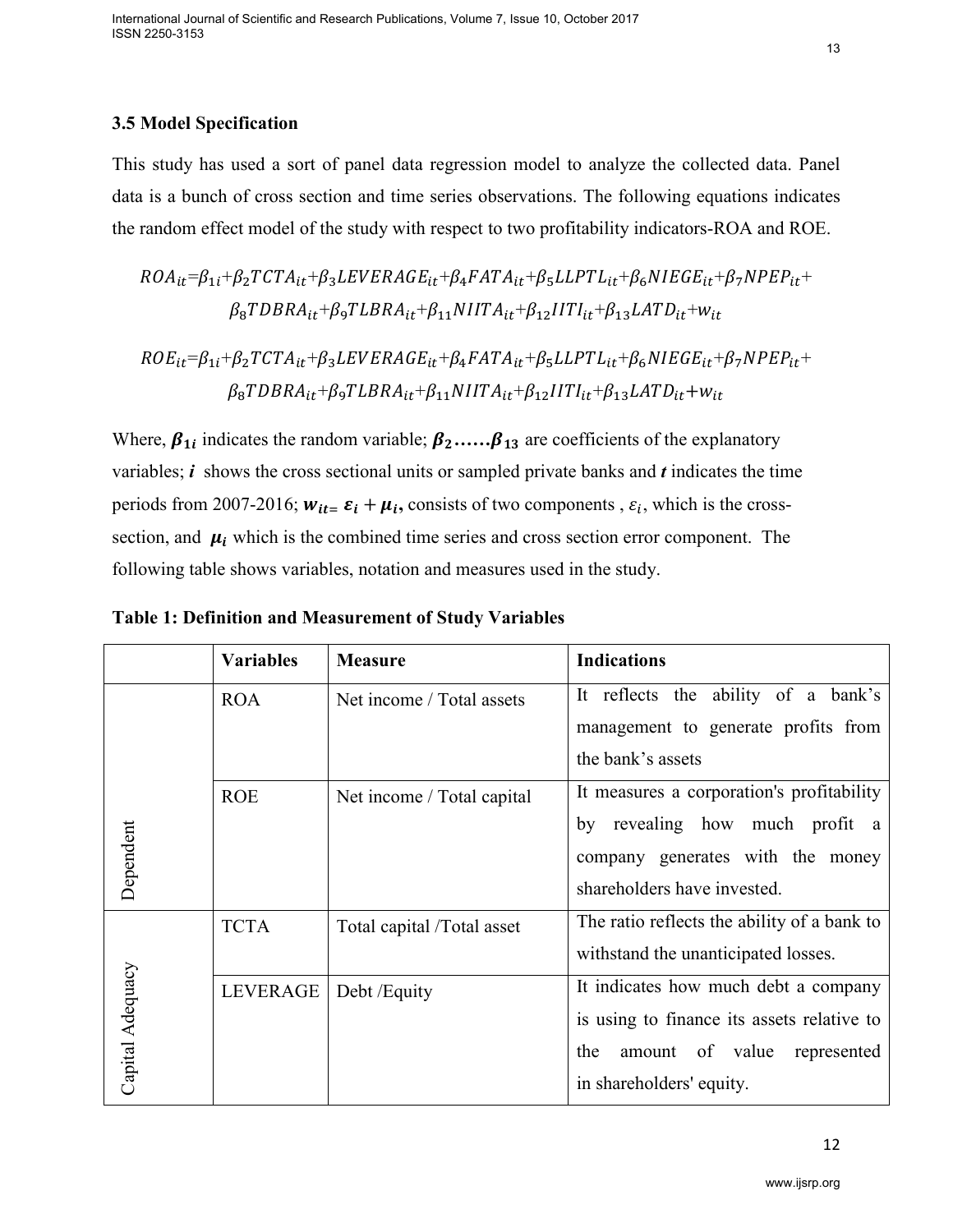|                       | <b>FATA</b>  | Fixed asset / Total assets    | It indicates how much fixed assets are      |  |  |  |
|-----------------------|--------------|-------------------------------|---------------------------------------------|--|--|--|
|                       |              |                               | hold by a company in comparison to          |  |  |  |
| Asset Quality         |              |                               | total assets                                |  |  |  |
|                       | <b>LLPTL</b> | Loan loss provision / Total   | It measures the strength of banks           |  |  |  |
|                       |              | loan                          |                                             |  |  |  |
|                       | <b>NIEGE</b> | Non-interest expense /Gross   | It shows out of the gross expenses how      |  |  |  |
|                       |              | expense                       | much is the non-interest expense            |  |  |  |
|                       | <b>NPEP</b>  | Net profit / No. of employees | shows<br>surplus earned<br>It<br>the<br>per |  |  |  |
|                       |              |                               | employee                                    |  |  |  |
|                       | <b>TDBRA</b> | Total deposit / Branch        | It shows average deposit mobilization       |  |  |  |
|                       |              |                               | per branch of a bank                        |  |  |  |
| Management<br>Quality | <b>TLBRA</b> | Total loan / Branch           | It shows average loan disbursement per      |  |  |  |
|                       |              |                               | branch of a bank                            |  |  |  |
|                       | <b>NIITA</b> | Net interest income / Total   | It shows how much net interest income       |  |  |  |
|                       |              | asset                         | generated for each birr total assets        |  |  |  |
| Earning Quality       | <b>IITI</b>  | Total<br>Interest<br>income   | It indicates how much interest income is    |  |  |  |
|                       |              | income                        | gained in comparison to total revenue       |  |  |  |
|                       |              |                               | (income)                                    |  |  |  |
|                       | <b>LATD</b>  | Liquid asset / Total deposit  | It shows the ability of a bank to meet its  |  |  |  |
| Liquidity             |              |                               | financial obligations                       |  |  |  |
|                       |              |                               |                                             |  |  |  |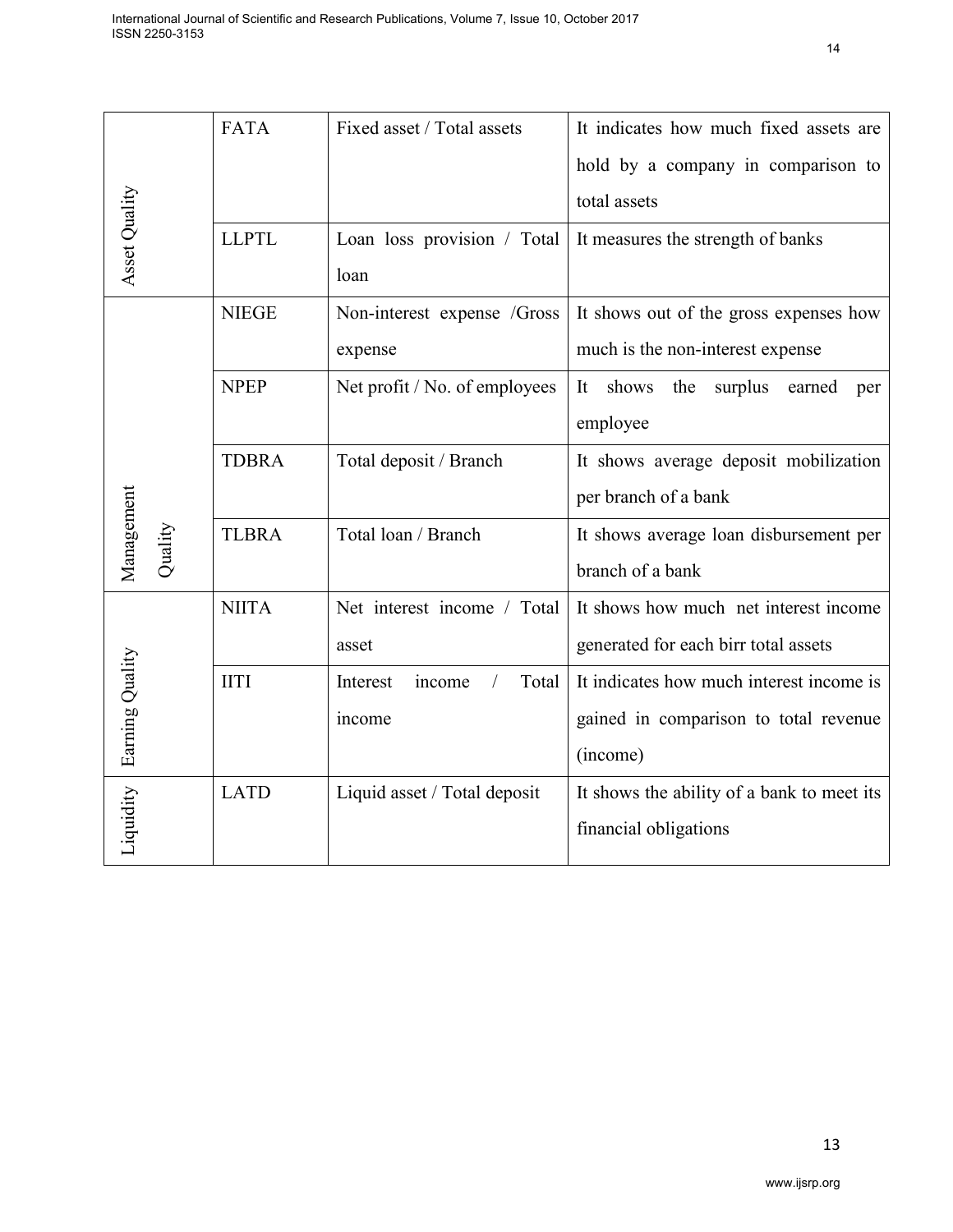### **4. DATA ANALYSIS AND INTERPRETATION**

The study was analyzed based on descriptive and inferential analysis. Accordingly, these analyses are explained as follows;

#### **4.1 DESCRIPTIVE ANALYSIS**

|                  | <b>TCTA</b> |                | Leverage |                | Group          |                |
|------------------|-------------|----------------|----------|----------------|----------------|----------------|
| Name of the bank | Average     | Rank           | Average  | Rank           | Average        | Rank           |
| DB               | 10.25%      | 6              | 8.87     | 6              | 6              | 6              |
| AIB              | 11.70%      | $\overline{4}$ | 7.60     | $\overline{4}$ | $\overline{4}$ | $\overline{4}$ |
| <b>BOA</b>       | 10.97%      | 5              | 8.31     | 5              | 5              | 5              |
| <b>WEGAGEN</b>   | 16.79%      |                | 5.08     | $\overline{2}$ | 1.5            |                |
| <b>NIB</b>       | 16.70%      | 2              | 5.02     |                | 1.5            |                |
| <b>UB</b>        | 12.61%      | 3              | 7.25     | 3              | 3              | 3              |

**Table 2: Capital Adequacy** 

(Source: Banks Annual report 2007-16)

As above table shows regarding the total capital to total asset ratios, WEGAGEN bank was at the top position with an average of 16.79% followed by NIB with an average ratio of 16.70, while Dashen bank was achieved the lowest position on an average of total capital to total asset ratio of 10.25%. Concerning the leverage ratio, NIB achieved top position on an average of 5.02 times followed by WEGAGEN (average 7.6), whereas, Dashen bank scored the least position.

#### **Table 3: Asset Quality**

| Name of the bank | <b>FATA</b> |                | <b>LLPTL</b> |                | Group          |      |  |
|------------------|-------------|----------------|--------------|----------------|----------------|------|--|
|                  | Average     | Rank           | Average      | Rank           | Average        | rank |  |
| DB               | 1.80%       | 3              | 0.20%        |                | $\overline{2}$ | 2    |  |
| AIB              | 2.69%       | 5              | 0.51%        | 3              | 4              | 4    |  |
| <b>BOA</b>       | 2.56%       | 4              | 0.54%        | 5              | 4.5            | 5    |  |
| WEGAGEN          | 2.80%       | 6              | 0.80%        | 6              | 6              | 6    |  |
| <b>NIB</b>       | 1.56%       | $\overline{2}$ | 0.53%        | 4              | 3              | 3    |  |
| $_{\text{UB}}$   | 1.44%       |                | 0.45%        | $\overline{2}$ | 1.5            |      |  |

(Source: Banks Annual report 2007-16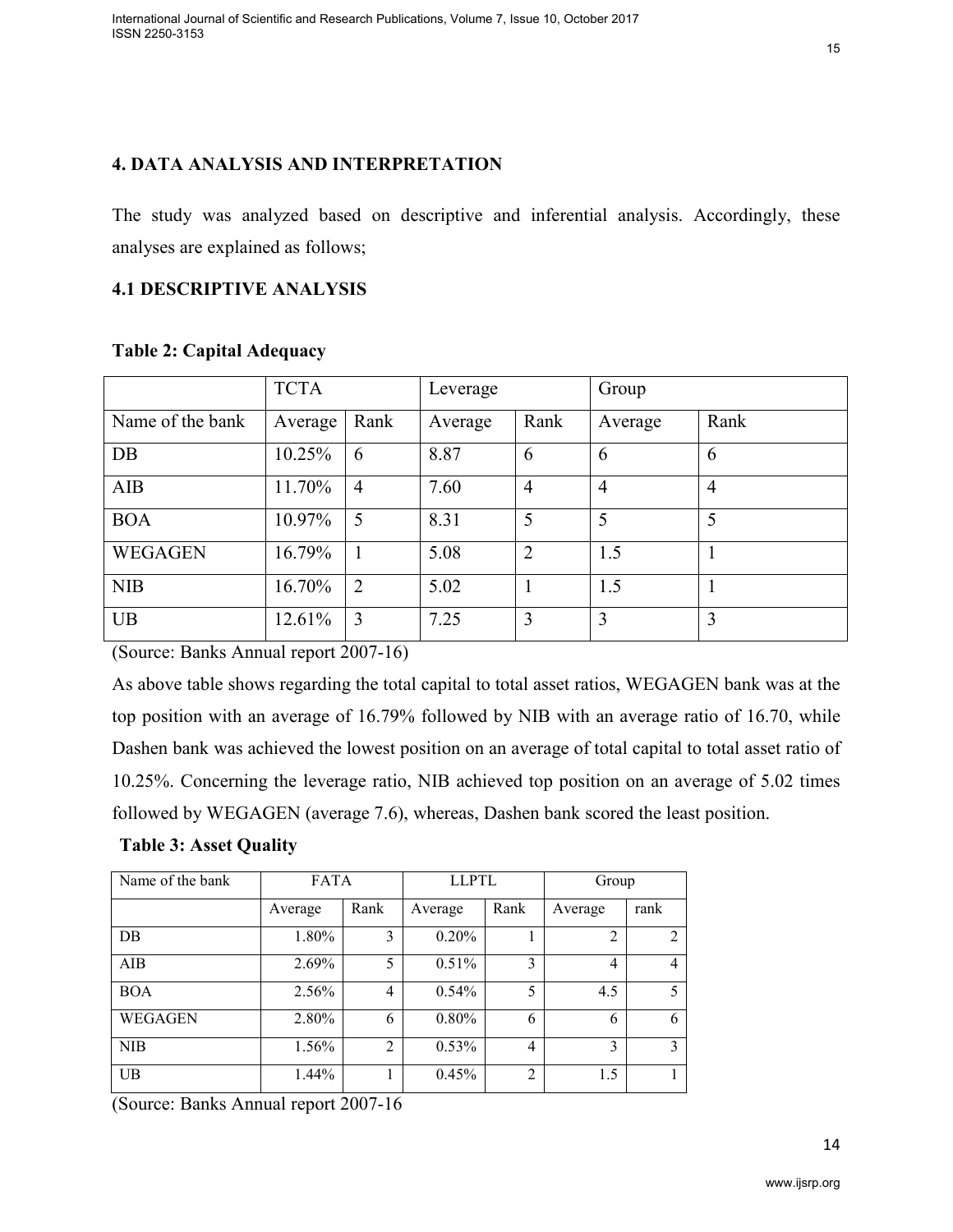average 0.45%), while WEGAGEN bank ranked at the bottom with 0.8% .

| Name of        |              |                |             |                |              |                |                |      |                  |                |         |                |
|----------------|--------------|----------------|-------------|----------------|--------------|----------------|----------------|------|------------------|----------------|---------|----------------|
| bank           | <b>NIEGE</b> |                | <b>NPEP</b> |                | <b>NPBRA</b> |                | <b>TDBRA</b>   |      | <b>TLBRA</b>     |                | Group   |                |
|                | Average      | Rank           | Average     | Bank           | Average      | Rank           | Average        | Rank | Average          | Rank           | Average | Rank           |
| DB             | 60.43%       | 3              | 147,549.02  |                | 5,527,813.77 |                | 147,159,903.46 |      | 84,270,073.95    | 1              | 1.75    | -1             |
| AIB            | 60.99%       | $\overline{4}$ | 106,392.96  | 5              | 3,664,468.37 | 4              | 93,401,893.77  | 4    | 55,427,326.93    | 5              | 4.4     | 6              |
| <b>BOA</b>     | 57.06%       | $\overline{c}$ | 78,733.64   | 6              | 2,476,119.64 | 6              | 95,523,636.51  | 3    | 56, 567, 602. 73 | $\overline{4}$ | 4.2     | 5              |
| <b>WEGAGEN</b> | 39.73%       |                | 120,852.60  | $\overline{c}$ | 3,853,896.54 | $\overline{2}$ | 83,952,141.83  | 6    | 50,170,185.12    | 6              | 3.4     | 2              |
| <b>NIB</b>     | 61.52%       | 5              | 119,613.79  | 3              | 3,735,860.61 | 3              | 88,105,083.31  | 5    | 58,419,948.91    | $\overline{2}$ | 3.6     | 3              |
|                |              |                |             |                |              |                |                |      |                  |                |         |                |
| <b>UB</b>      | 64.41%       | 6              | 108,973.46  | 4              | 3,225,142.63 | 5              | 95,850,322.67  | 2    | 56,789,299.31    | 3              | 4       | $\overline{4}$ |

#### **Table 4: Management Quality**

(Source: Banks Annual report 2007-16)

AS above table shows concerning the ratio of non-interest expense to gross expense ratio, WEGAGEN bank ranked at the top with the least average percentage of 39.73 followed by BOA( with an average of 57.06%) while United bank ranked at the bottom position with an average percentage of 64.41%.

Regarding net profit per employee, Dashen banks employees generated more average profit per employee than the rest banks with an average net profit of Birr 147,549.02 which was followed by WEGAGEN bank (with an average net profit of Birr 120,852.60), on the other hand, the employee of bank of Abyssinia generated the least net profit per employee with an average net profit of Birr 78,733.64.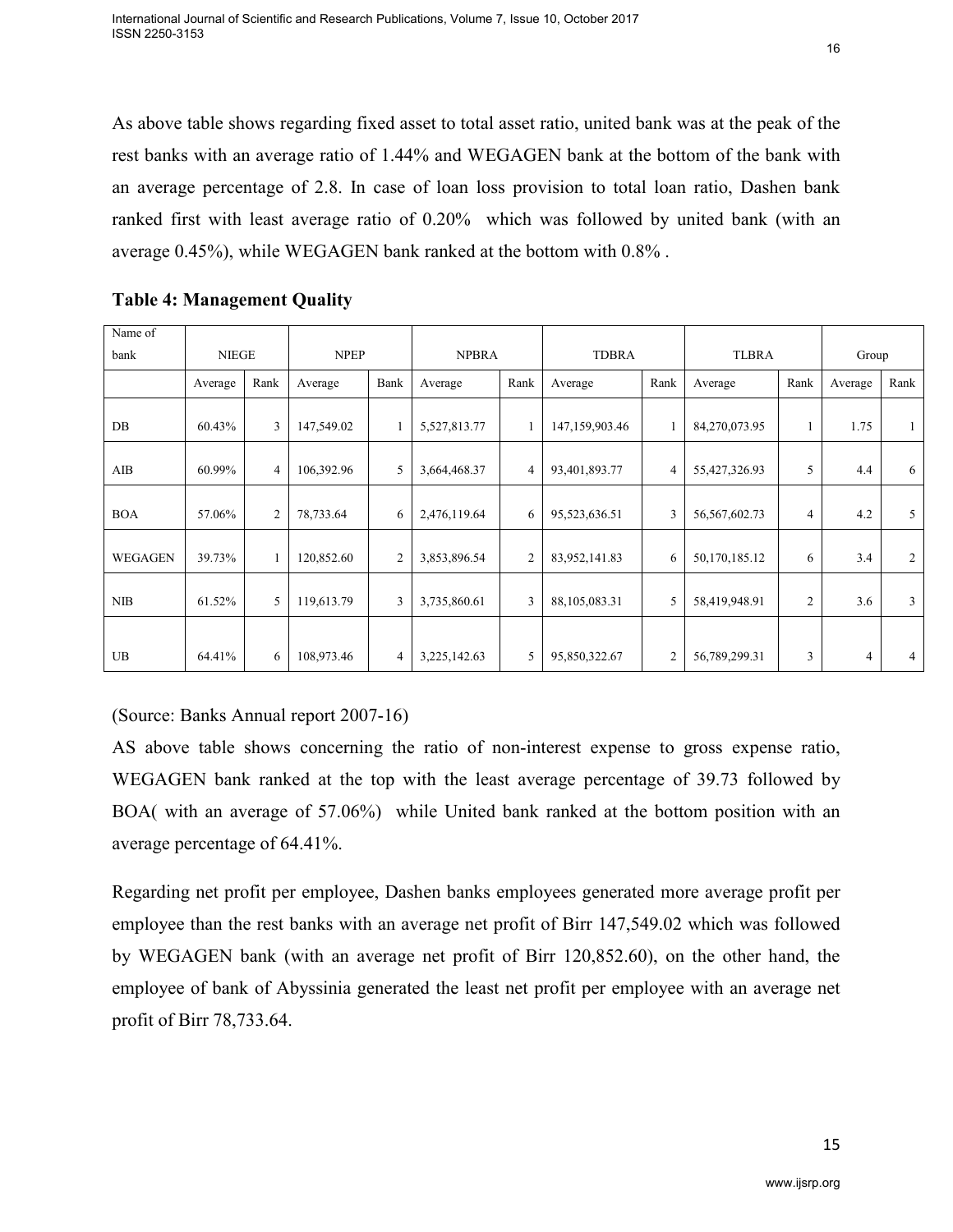Regarding total deposit per branch, Dashen Bank was at the first place with an average deposit of Birr 147,159,903.46 per branch followed by united bank (with average deposit of birr 95,850,322.67 per branch). Conversely, WEGAGEN bank was at last place with an average deposit of Birr 83,952,141.83 per branch.

In contest of loan per branch, Dashen bank stood first by providing the loan of Birr 84,270,073.95 per branch while WEGAGEN bank was at last position by providing an average of Birr 50,170,185.12 loan per branch.

| Name of        |            |                |              |                |               |                |             |                |         |                |
|----------------|------------|----------------|--------------|----------------|---------------|----------------|-------------|----------------|---------|----------------|
| banks          | <b>NPM</b> |                | <b>NIITA</b> |                | <b>NIITII</b> |                | <b>IITI</b> |                | Group   |                |
|                | Average    | Rank           | Average      | Rank           | Average       | Rank           | Average     | Rank           | Average | Rank           |
| DB             | 33.63%     | $\overline{2}$ | 2.71%        | 6              | 54.15%        | 6              | 55.67%      | 6              |         | 6              |
| <b>AIB</b>     | 32.47%     | 4              | 2.89%        | 5              | 56.70%        | 5              | 58.27%      | 5 <sup>1</sup> | 4.75    | 5              |
| <b>BOA</b>     | 24.73%     | 6              | 3.32%        | $\overline{4}$ | 58.59%        | 4              | 67.91%      | 1              | 3.75    | $\overline{4}$ |
| <b>WEGAGEN</b> | 34.20%     |                | $3.55\%$     | $\overline{2}$ | 67.07%        | $\overline{2}$ | 58.32%      | $\overline{4}$ | 2.25    | 2              |
| <b>NIB</b>     | 33.63%     | 2              | 3.88%        |                | 67.37%        |                | 63.91%      | 2              | 1.5     | 1              |
| <b>UB</b>      | 29.91%     | 5              | 3.36%        | 3              | 60.30%        | 3              | 63.04%      | 3              | 3.5     | 3              |

## **Table 5: Earning Quality**

(Source: Banks Annual report 2007-16)

As the above table shows, WEGAGEN bank ranked first with an average net profit margin of 34.2% followed by NIB and Dashen bank (were both achieved the net profit margin of 33.63% each), on the other hand Bank of Abyssinia achieved the least level with an average net profit of 24.73. With regard to net interest income to total asset ratio, NIB bank was at first position with an average ratio of 3.88% followed by WEGAGEN bank (average 3.55%) ,whereas, Dashen bank was at last place with an average of 2.71%.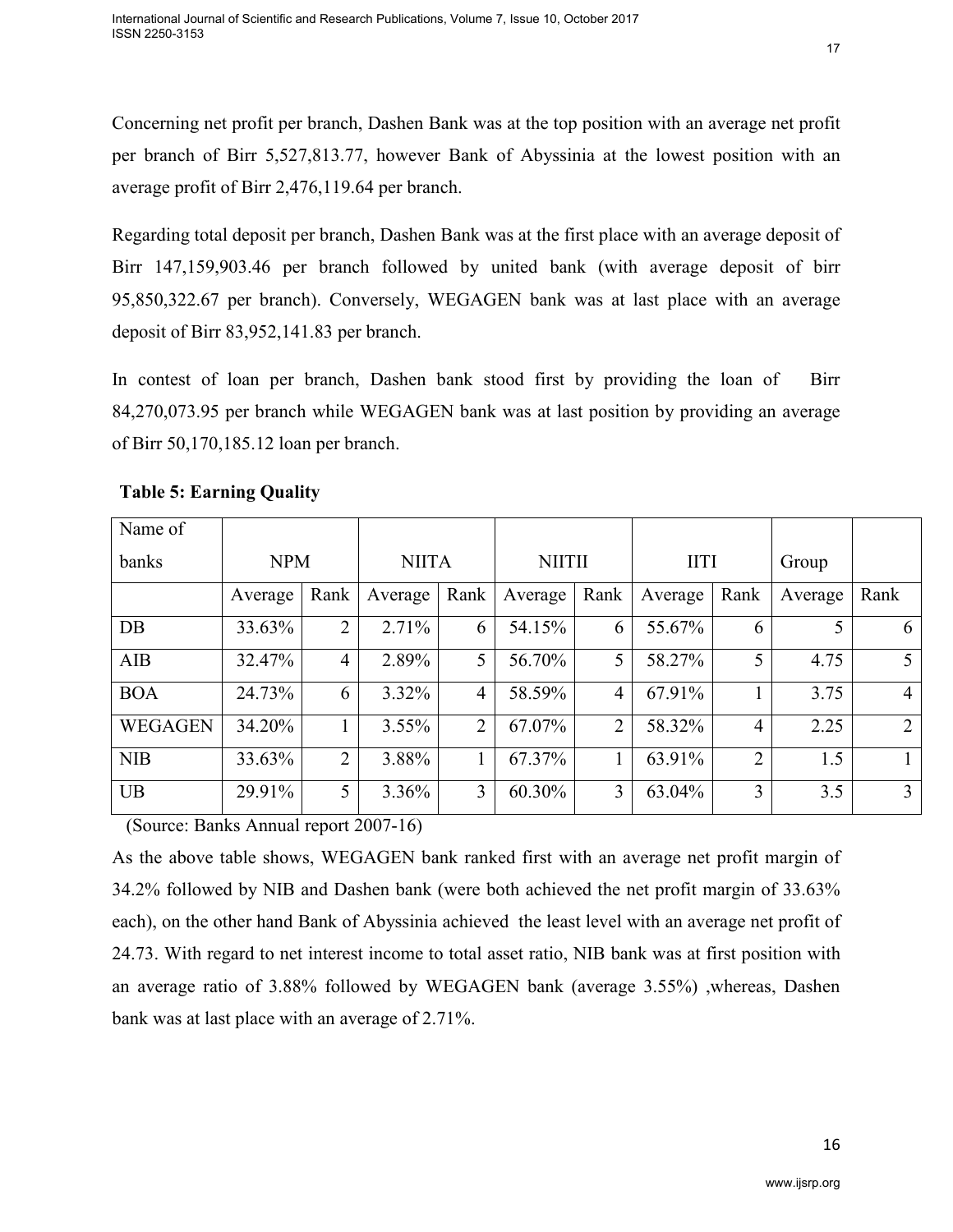Concerning the ratio of net interest income to total interest, WEGAGEN bank attained the highest compared to the rest competing banks with an average percentage of 67.37 while Dashen bank achieved the least with an average score of 54.15%.

| Name of banks  | <b>LATD</b> |      | <b>TLTD</b> |                | <b>LATA</b> |                | Group   |      |
|----------------|-------------|------|-------------|----------------|-------------|----------------|---------|------|
|                | Average     | Rank | Average     | Rank           | Average     | Rank           | Average | Rank |
| DB             | 41.99%      | 4    | 58.13%      |                | 33.81%      | $\overline{2}$ | 2.33    |      |
| AIB            | 42.06%      | 3    | 59.88%      | 3              | 29.93%      | 5              | 3.67    | 4    |
| <b>BOA</b>     | 38.90%      | 5    | 59.63%      | $\overline{2}$ | 31.49%      | $\overline{4}$ | 3.67    | 4    |
| <b>WEGAGEN</b> | 26.05%      | 6    | 60.83%      | 5              | 18.88%      | 6              | 5.67    | 6    |
| <b>NIB</b>     | 45.83%      |      | 67.84%      | 6              | 32.33%      | 3              | 3.33    | 3    |
| <b>UB</b>      | 44.70%      | ↑    | 60.79%      | 4              | 35.00%      |                | 2.33    |      |

### **Table 6: Liquidity**

(Source: Banks Annual report 2007-16)

As above table exhibited the, liquid asset to total deposit ratio, NIB bank was at first place with highest average percentage of 45.83 which was followed by united bank (with an average percentage of 44.7), while Bank of Abyssinia was at last place with least average of 26.05%.Concerning total loan to total deposit ratio, Dashen bank ranked first followed by Bank of Abyssinia while NIB bank ranked to the least place. With reference to liquid asset to total asset ratio, united bank was ranked at the top with highest average percentage of 35 , followed by Dashen bank with an average of 33.81%,on the other hand, WEGAGEN bank was ranked at last place with an average percentage of 18.88.

#### **Table 7: Composite Rating**

| Name of the bank | A | ΙVΙ |   | Average | Rank |
|------------------|---|-----|---|---------|------|
| DB               |   |     | n | 3.2     |      |
| <b>AIB</b>       |   |     |   | 4.6     |      |
| <b>BOA</b>       | ັ | ັ   |   | 4.6     |      |
| WEGAGEN          | O |     |   | 3.4     |      |
| <b>NIB</b>       | ◠ |     |   | 2.2     |      |
| UB               |   |     |   | 2.4     |      |

(Source: Banks Annual report 2007-16)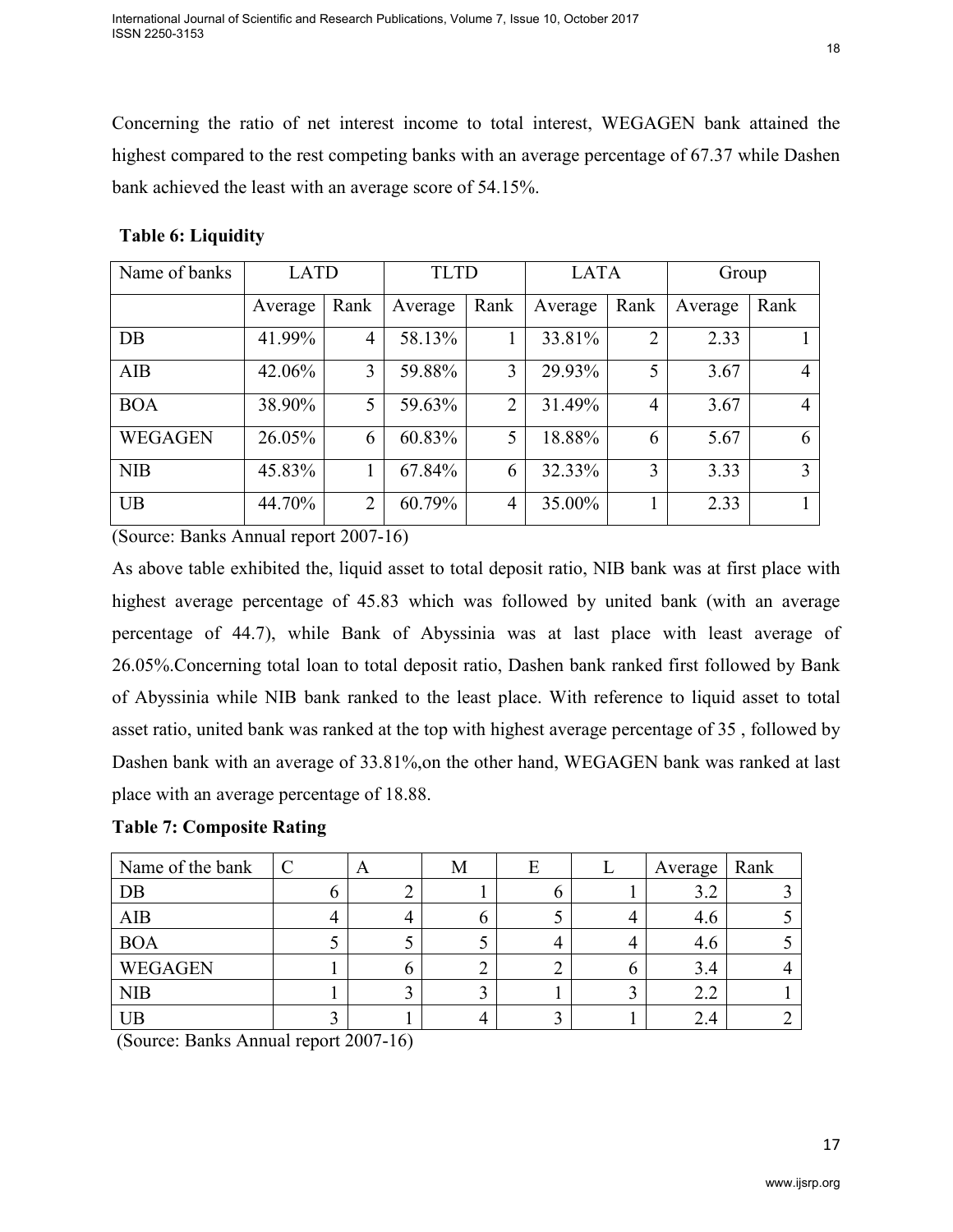In order to assess the overall ranking of private commercial banks in Ethiopia, the composite rating has been calculated from the individual ranking of the banks for the period of 2007-16. As per the CAMEL model analysis, NIB bank ranked first, which was followed by United bank, and BOA and AIB stood at least position.

#### **4.2 ECONOMETRIC ANALYSIS**

At the outset the econometrics analysis, the required tests of classical liner regression model (CLRM) assumptions have been made. These tests were consists of multi collinearity, hetroskedasricity, model specification, normality of the data set etc. Accordingly, the data set consistent with the CLRM assumptions.

#### **4.3 Panel Model Regressions**

The term "panel data" refers to the pooling of observations on a cross-section of households, countries, firms, etc. over several time periods. Hence, this particular study has two dependent variables i.e. ROA and ROE. Two model regression estimations have been made.

To choose fixed or random effect of panel model, Hausman test has been estimated. Therefore, in both profitability estimation, random effect model were selected. Besides, robust estimation has been run to eliminate the effect of hetroskedasticity. The following tables show the regression result of both bank performance indicators;

#### **Table 8: Model one -Random effect GLS regression using ROA as dependent variable**

|                      |              |             | <b>Robust</b> |         |          |
|----------------------|--------------|-------------|---------------|---------|----------|
| Variable Type        | <b>ROA</b>   | Coef.       | Std. Err.     | t       | P > t    |
| Capital              | <b>TCTA</b>  | .0022347    | .0113115      | 0.20    | 0.843    |
| Adequacy             | LEVERAGE#    | $-.0005111$ | .0003436      | $-1.49$ | 0.137    |
| <b>Asset Quality</b> | <b>FATA</b>  | $-.0485084$ | .0406766      | $-1.19$ | 0.233    |
|                      | <b>LLPTL</b> | .0043679    | .0034857      | 1.25    | 0.210    |
| Management           | <b>NIEGE</b> | $-.0272247$ | .0048438      | $-5.62$ | $0.000*$ |
| Quality              | <b>NPEP</b>  | $1.90e-07$  | 2.37e-08      | 8.02    | $0.000*$ |
|                      | <b>TDBRA</b> | $-2.64e-10$ | 5.11e-11      | $-5.17$ | $0.000*$ |
|                      | <b>TLBRA</b> | $2.94e-10$  | $6.34e-11$    | 4.64    | $0.000*$ |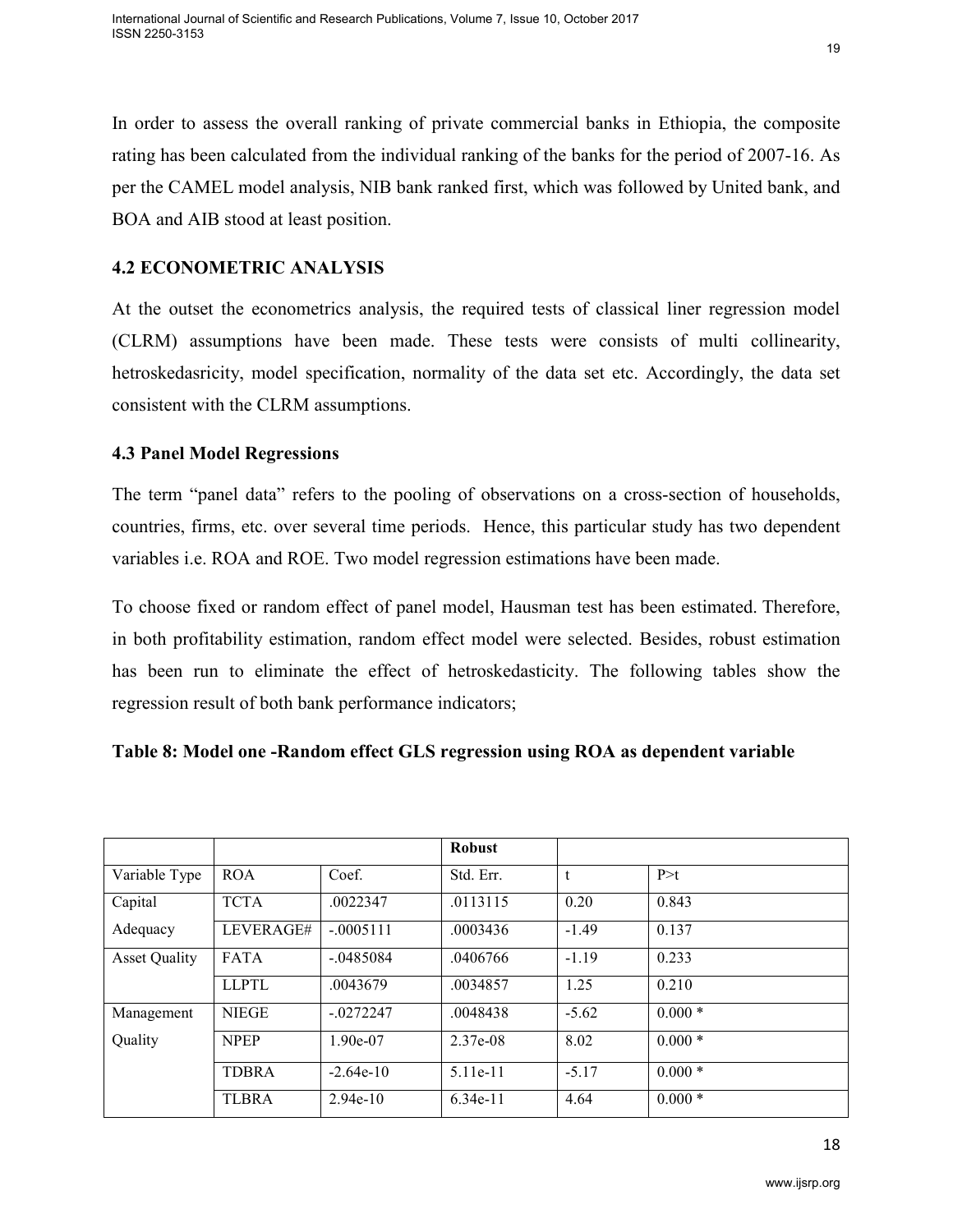| Earning                      | <b>NIITA</b>                                                       | $-0.3921225$                                            | .1030651 | $-3.80$ | $0.000*$ |  |  |  |
|------------------------------|--------------------------------------------------------------------|---------------------------------------------------------|----------|---------|----------|--|--|--|
| Quality                      | <b>IITI</b>                                                        | .0054385                                                | .0068643 | 0.79    | 0.428    |  |  |  |
| Liquidity                    | <b>LATD</b>                                                        | .0133259                                                | .0043633 | 3.05    | $0.002*$ |  |  |  |
|                              | cons                                                               | .0394266                                                | .0035856 | 11.00   | 0.000    |  |  |  |
|                              |                                                                    | *, and ** = significant at 1 %, and 5% confidence level |          |         |          |  |  |  |
| No. of observations $= 60$   |                                                                    |                                                         |          |         |          |  |  |  |
| No. groups $=10$             |                                                                    |                                                         |          |         |          |  |  |  |
| Over all $R^2 = 84.74\%$     |                                                                    |                                                         |          |         |          |  |  |  |
| $corr(u i, X) = 0$ (assumed) |                                                                    |                                                         |          |         |          |  |  |  |
|                              | <sup>#</sup> indicates the variable is not measured in percentages |                                                         |          |         |          |  |  |  |

**Source:** (STATA result, 2017)

### **Table 9: Model Two-Random effect GLS regression using ROE as dependent variables**

|                      |               |             | <b>Robust</b> |         |           |
|----------------------|---------------|-------------|---------------|---------|-----------|
| Variable Type        | <b>ROE</b>    | Coef.       | Std. Err.     | t       | P > t     |
| Capital              | <b>TCTA</b>   | $-.0940717$ | .1072618      | $-0.88$ | 0.380     |
| Adequacy             | LEVERAGE#     | .0224827    | .0024189      | 9.29    | $0.000*$  |
| <b>Asset Quality</b> | <b>FATA</b>   | $-1183003$  | .371222       | $-0.32$ | 0.750     |
|                      | <b>LLPTL</b>  | .0155652    | .0434492      | 0.36    | 0.720     |
| Management           | <b>NIEGE</b>  | $-1898971$  | .047033       | $-4.04$ | $0.000*$  |
| Quality              | <b>NPEP</b>   | $1.63e-06$  | 3.48e-07      | 4.67    | $0.000*$  |
|                      | <b>TDBRA</b>  | $-2.12e-09$ | $6.57e-10$    | $-3.24$ | $0.001*$  |
|                      | <b>TLBRA</b>  | $2.49e-09$  | $6.58e-10$    | 3.79    | $0.000*$  |
| Earning              | <b>NIITA</b>  | $-2.649397$ | .792589       | $-3.34$ | $0.001*$  |
| Quality              | <b>IITI</b>   | .0131033    | .0544532      | 0.24    | 0.810     |
| Liquidity            | <b>LATD</b>   | .118805     | .04880992     | 0.43    | $0.015**$ |
|                      | $_{\rm cons}$ | .0971755    | .0429405      | 2.26    | 0.024     |

 $*$ , and  $**$  = significant at 1 %, and 5% confidence level

No. of observations  $= 60$ 

No. groups  $=10$ 

Over all  $R^2 = 83.11\%$ 

corr(u i, X) = 0 (assumed)

# indicates the variable is not measured in percentages

**Source:** (STATA result, 2017)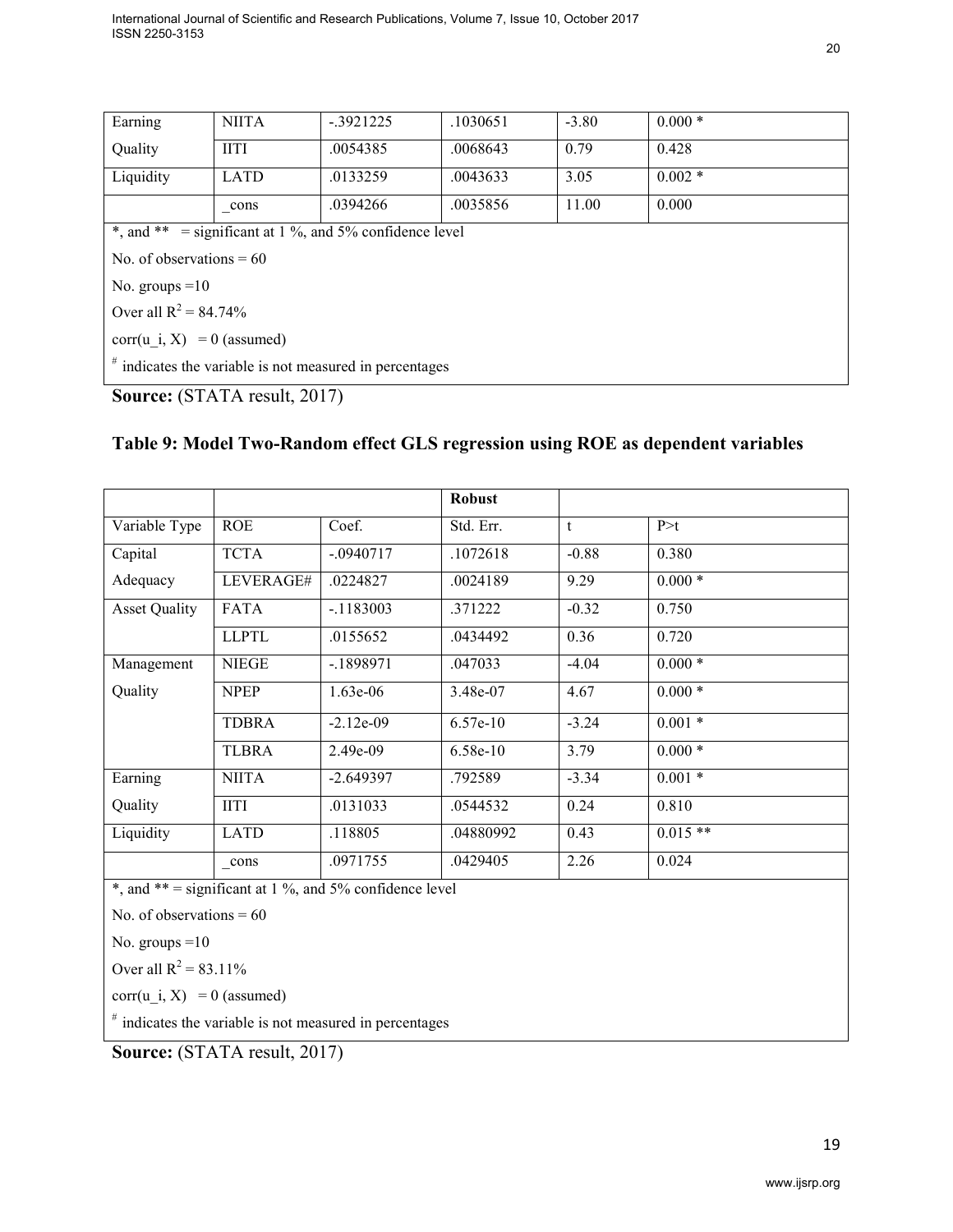On the above models, 84.74% and 83.11% of the variation in the dependent variables were explained by explanatory variables. The rest 15.26% and 16.89% were not explained by the above explanatory variables.

LEVRAGE, NIEGE, NPEP, TDBRA, TLBRA, NIITA, and LATD variables were significant in determining the profitability indicators-ROA and ROE.

As one of the capital adequacy proxy, leverage was positive and significant in determining the profitability indicator particularly-ROE. *Ceteris paribus,* a 1% change in this variable, it increases profitability measure by around 2.25 times.

All the management quality proxies were significant in affecting the profitability measurements in the above models. For instance, the impact of net interest expense over gross expense (NIEGE) revealed that, it had a negative magnitude and significant difference with both profitability measurements. Holding other variables constant, a 1% increases in NIEGE; it reduces profitability of sampled private banks by 2.72% and 18.99% on ROA and ROE, respectively. Although the slope of the rest management qualities variables-NPEP, TDBRA, and TLBRA are positive, there explaining power were very small.

Out of earning quality proxies, net interest income over total asset (NIITA) ratio had negative and significant relationship on both profitability models. *Ceteris paribus*, a 1% change in this ratio, it reduces profitability measures of ROA and ROE of sampled private commercial banks by 39.21% and 264.94% on the above models, respectively.

On the other hand, liquidity variable has captured by liquid asset by total deposit (LATD), showed that, it had positive and significant relation with profitability measurements-ROA and ROE. Holding other variables constant, a 1% change in this ratio, it increases the performance indicators of ROA and ROE of sampled private banks by 1.33% and 11.88 %, respectively. Although, this ratio had positive coefficient, its parameter was not that much highly significant. Now a day, private banks are required to purchase government bonds while sanctioning loans to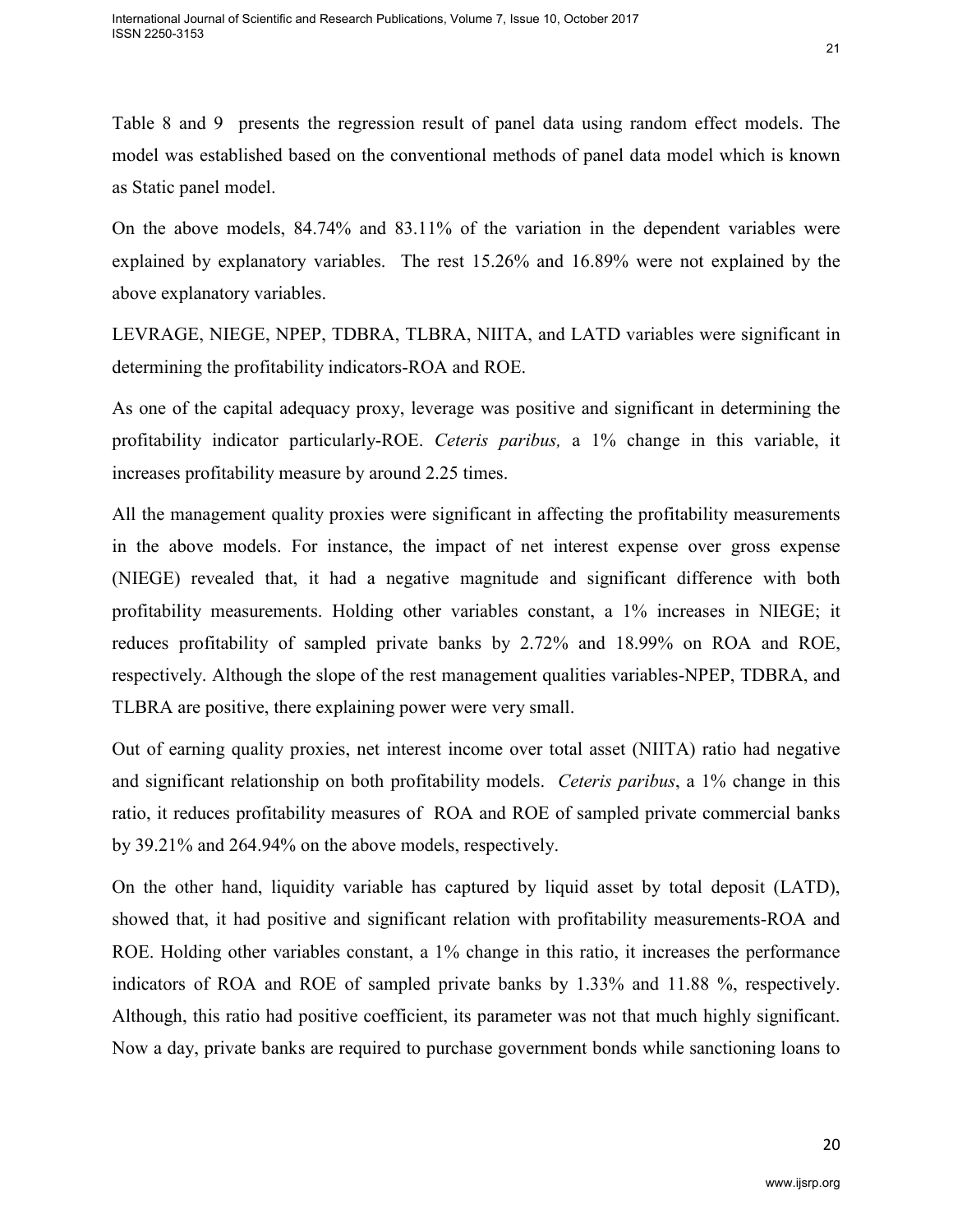their customers. Hence, they generate interest income from their investment. That why this variable had positive slope.

In conclusion, no asset quality proxies were significant in determining the performance indicators of both models.

### **4.3 HYPOTHESIS TESTING**

The study had five general hypotheses along with sub- hypothesis in each general hypothesis. Indeed, these hypotheses are driven from previous empirical research works.

## **H1: All else equal, there is no significant difference between capital adequacy ratios and performance of the banks**

The impact of leverage on bank profitability has showed negative parameter and significant at 1% level of significance, particularly, at ROE indicator. This negative association of leverage and bank profitability is in line with previous research works of (Anteneh et al., 2013). Therefore, the null hypothesis is rejected. On the other hand, the effect of TCTA on performance of banks was insignificant on both profitability indicators. Hence, the null hypothesis is accepted.

## **H2: All else equal, there is no significant difference between asset quality ratios and performance of banks**

Both asset quality ratios used in this study were insignificant to explain the profitability measures. Therefore, the general null-hypotheses are accepted.

## **H3: All else equal, there is no significant difference between management quality ratios and performance of banks**

All management quality ratios used in this study were significant in explaining both profitability indicators at 1% level of significance. For instance, the effect of NIEGE was negative and significant at 1% level of significance. The finding is consistent with previous research undertakings (Ermias, 2016). On the other hand, the rest management quality ratios-NPEP, TDBRA, and TLBRA were positive and significant at 1% level of significance. The finding is coincided with previous undertaking by (Rostami, 2015; Atlan et al., 2014). Therefore, the general null-hypotheses are rejected.

# **H4: All else equal, there is no significant difference between earning quality ratios and performance of banks**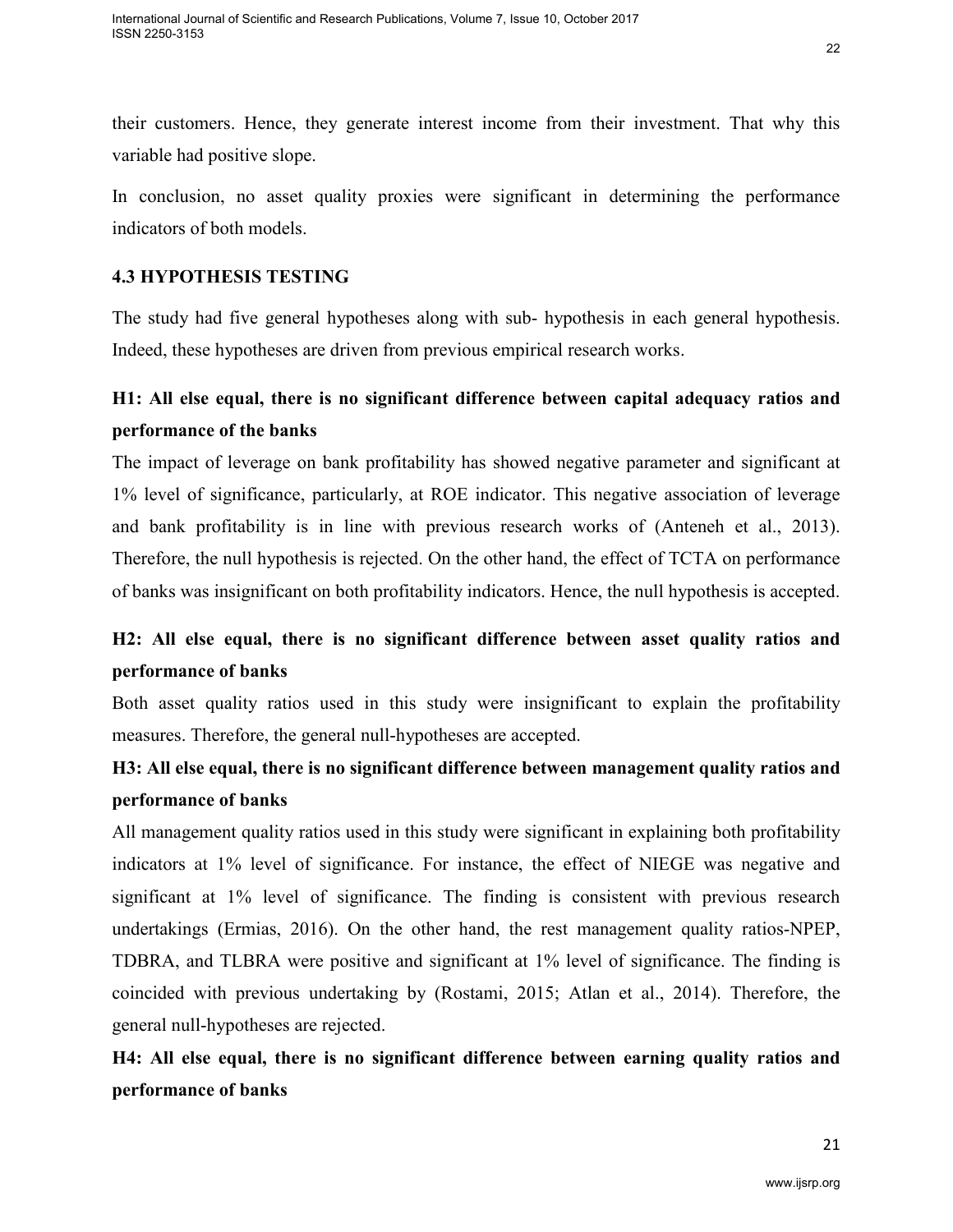Out of earning quality ratios, only NIITA was negative and significant with respect to both bank performance measures. The negative association of NIITA and profitability measures is in line with prior research works in area (Atlan et al., 2014). Hence, the null hypothesis of the above specific variable is rejected.

# **H5: All else equal, there is no significant difference between liquidity ratio and performance of banks**

As shown on the above random effect estimations, liquidity ratio was positive and significant with respect to both profitability measures. The positive association of liquidity and bank profitability is consistent with previous research works ( Mulualem, 2015).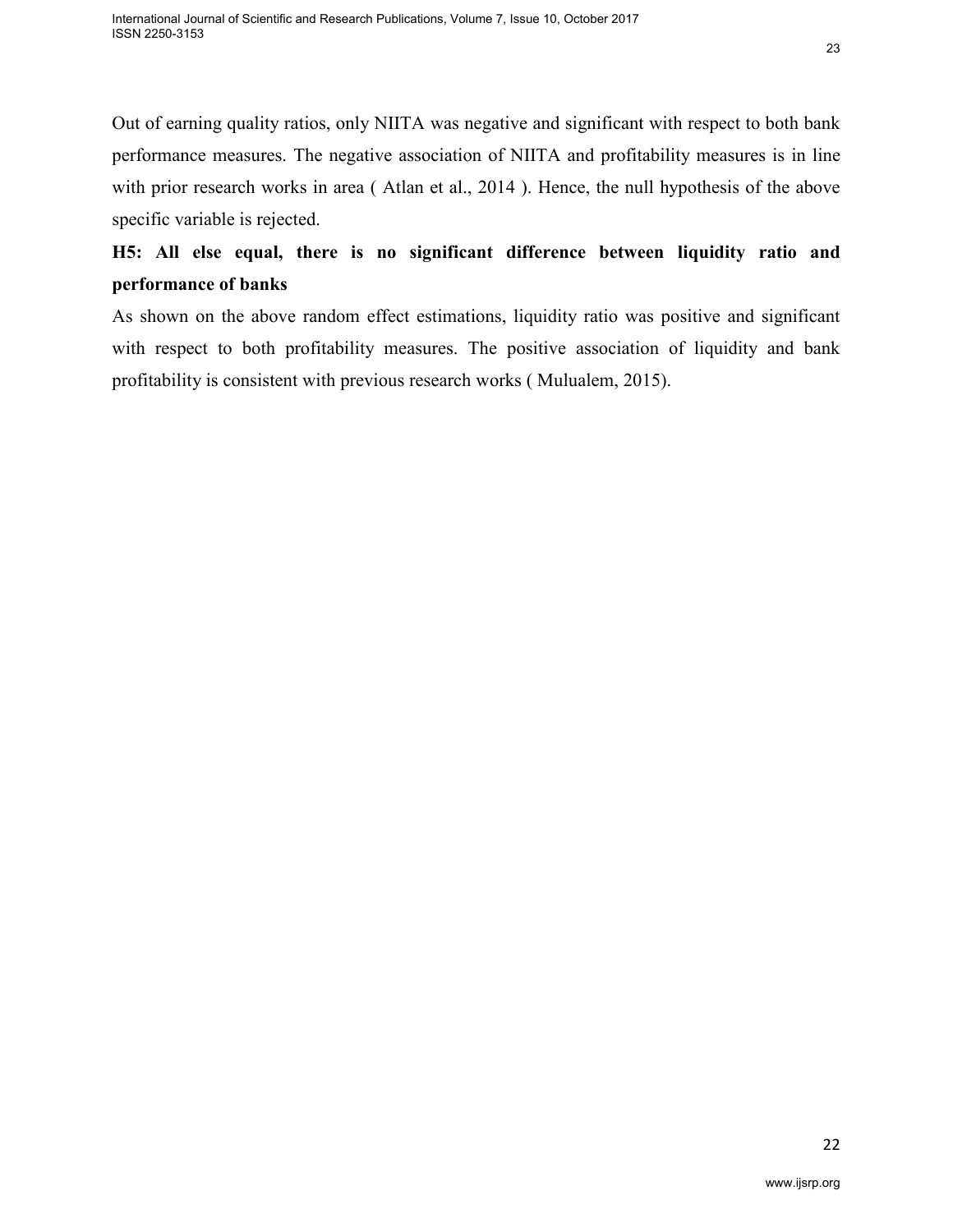#### 24

#### **CONCLUSION AND RECOMMENDATIONS**

#### **5.1 Conclusion**

The study sought to examine the performance of private commercial banks of Ethiopia with the CAMEL ratings for the period 2007-2016. To conduct the study, secondary data particularly audited financial statements were collected from six sampled private banks. Besides, both descriptive and inferential analyses were used to analyze the data. The major findings of the study were as follows;

- $\triangleright$  In terms of capital adequacy indicators, WEGAGEN and NIB bank was rated first and followed by UB. DB had maintained the last position.
- $\triangleright$  With regard to asset quality measures UB bank placed first and followed by DB. WEGAGEN scored the last position.
- DB was rated first as per Management quality measures. Followed by WEGAGEN bank, while AIB scored the last position
- $\triangleright$  In earning ability, NIB achieved the first position followed by WEGAGEN, whereas Dashen bank ranked least from the sampled banks.
- $\triangleright$  In terms of liquidity DB and UB have scored first, Followed by NIB, while WEGAGEN bank maintained the last position.
- $\triangleright$  According to the overall composite rating of CAMEL, NIB stood on the top followed by UB, whereas AIB and BOA banks stood the least.
- $\triangleright$  Banks with a composite rating of 4.0 or higher are considered to be problem banks (Madura, 2010). They are closely monitored, because their risk level is perceived to be very high. Accordingly, WEGAGEN, AIB, and BOA banks scored 4 and above rating on composite CAMEL ratings.
- On both panel model estimations, LEVRAGE, NIEGE, NPEP, TDBRA, TLBRA, NIITA, and LATD explanatory variables were significant in determining the profitability indicators-ROA and ROE. No asset quality indicators were significant in determining the profitability ratios.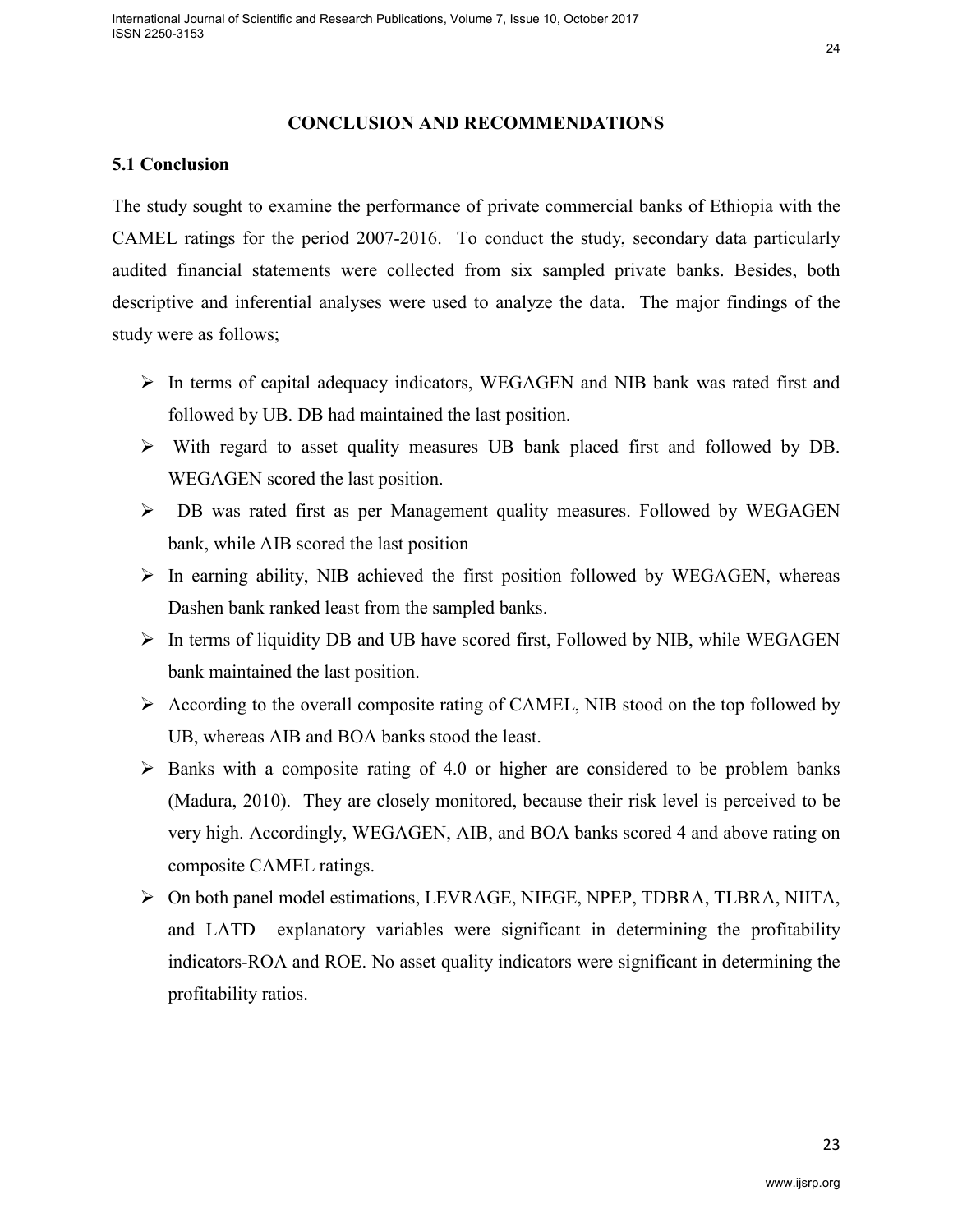## **5.2 Recommendation**

Based on the findings of the study the following recommendations are forwarded.

- $\triangleright$  The study revealed that asset quality ratios, Management efficiency, Earning ability and Liquidity were the key drivers on profitability of private commercial banks in Ethiopia. Therefore, Bank managers are advised to give due attention to those variables to improve profitability.
- $\triangleright$  Those banks that achieved 4 or higher as per the composite CAMEL rating were considered as "weak". Therefore, the National Bank of Ethiopia (NBE) has to give due attention in controlling these banks and in pursuing the CAMEL standard.
- $\triangleright$  Besides, AIB and BOA have achieved above 4 at composite rating, hence, these banks have to work hard in order to fulfill the CAMEL requirements and to secure their financial healthiness.

25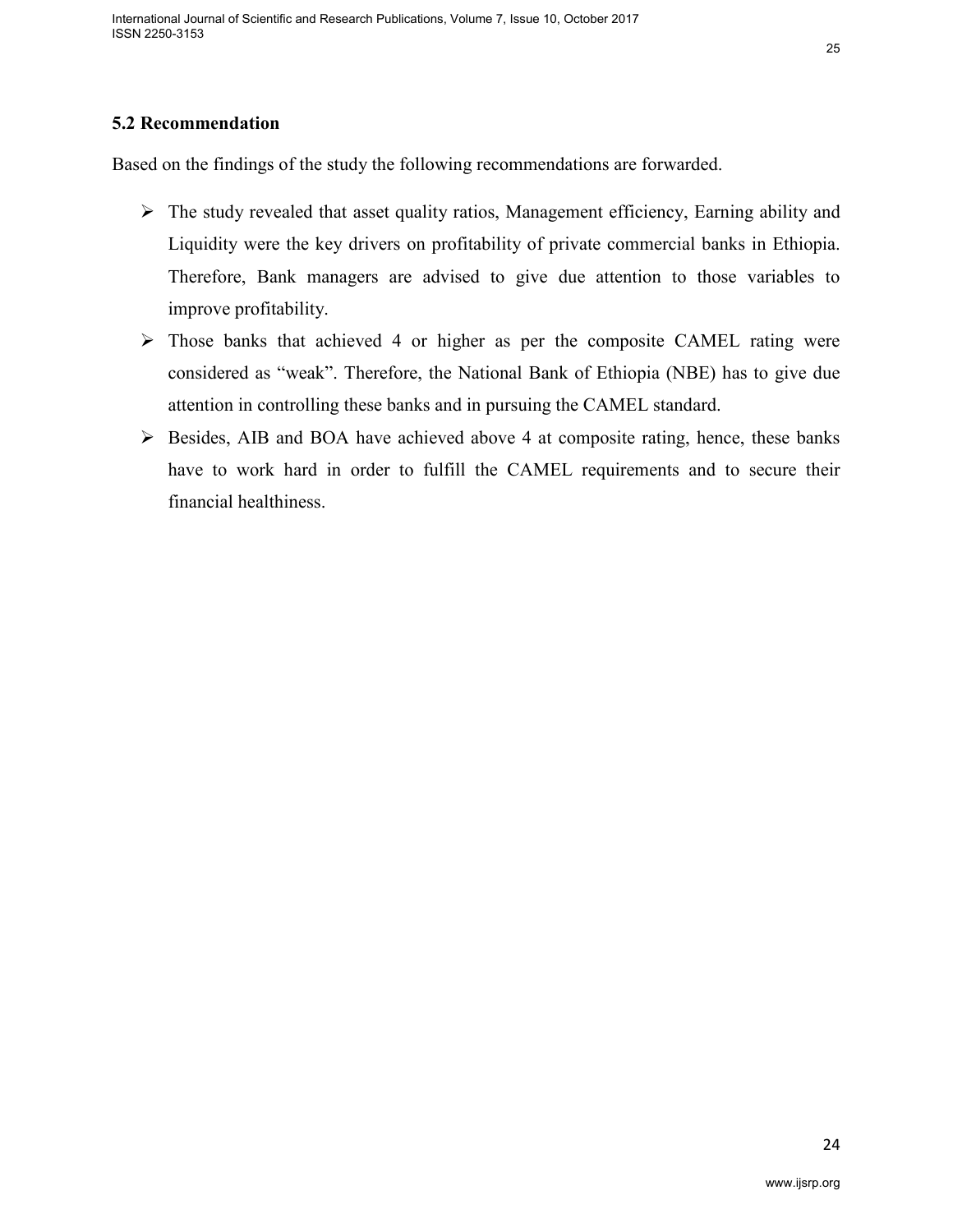#### **REFERENCES**

- Ahsan, M. K.(2013). Measuring Financial Performance Based on CAMEL: A Study on Selected Islamic Banks in Bangladesh. *Asian Buisness Review 6*(1), 2305-8730.
- Al Karim, R., & Alam, T. (2013). An Evaluation of Financial Performance of Private Commercial Banks in Bangladesh : Ratio Analysis. *Journal of Business Studies Quarterly, 5(2), 2152-1034.*
- Alkhatib, A.(2012). Financial Performance of Palestinian Commercial Banks. *International Journal of Business and Social Science*, *3*(3), *175–184.*
- Altan, M., Beduk, A., & Yusufazari, H.(2014). Performance Analysis of Banks in Turkey Using Camel Approach. 14th International Academic Conference, Malta.
- Anteneh, G., Arega, S., & Yonas, M. (2011). Health check-up of Commercial Banks in Ethipia. Proceedings of the National Conference on 'Loan and Saving: the Role in Ethiopian Socioeconomic Development', 15-16 February 2013, Haramaya, Ethiopia.
- Aspal, P. K., & Dhawan, S. (2014). Financial performance assessment of banking sector in India : A case study of old private sector banks, *The Business and Management Review 5(3).*
- Baral, K. J. (2005). Health Check-Up of Commercial Banks in the Framework of CAMEL: A Case Study of Joint Venture Banks in Nepal. *Journal of Nepalese Business Studies*, 2(1).
- Basel Committee on Banking Supervision (2011). Basel III: A global regulatory framework for more resilient banks and banking systems, Bank for International Settlements.
- Bikker, J. A.(2010). Measuring Performance of banks: an assessment. Retrived from https://www.dnb.nl/binaries/JABE%20Measuring%20performance%20of%20banks\_tcm46- 237545.pdf
- Chen, Y., Guo, R. J., & Haung, R. L.(2009). Two Stages Credit Evaluation in Bank Loan Appraisal. *Journal of Economic Modeling, 26(1), 63-70.*

Dakito, A. (2015). Assessment of Banking Performance Using Capital Adequacy in Ethiopia.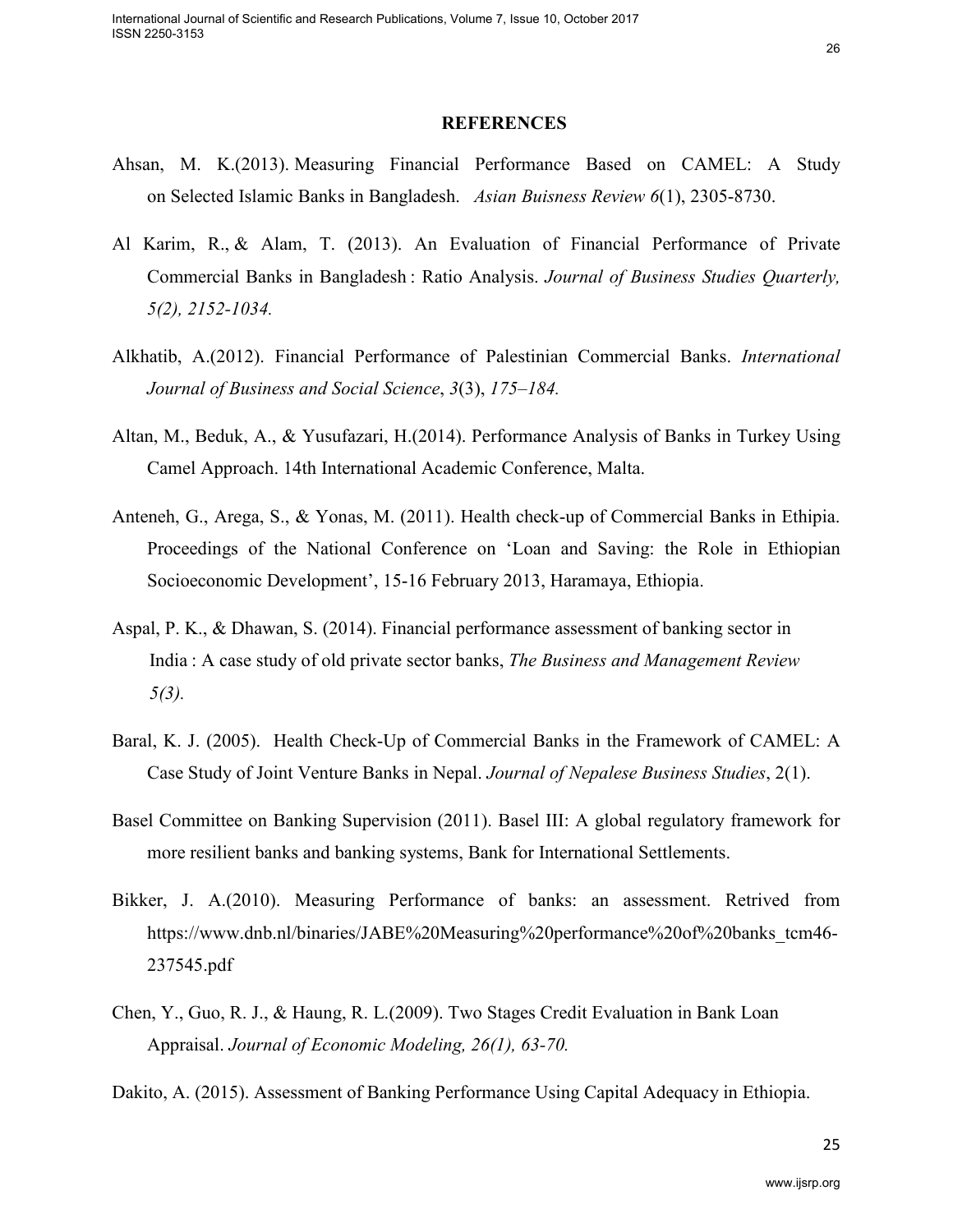*Economics*, *4*(6), 106–111. Retrived from http://www.sciencepublishinggroup.com/j/eco

- Dang, U.(2011). The Camel Rating System in Banking Supervision: a case study. Arcada University of Applied Sciences international business.
- Ermias, M. (2016). Financial Performance of Private Commercial Banks in Ethiopia : CAMEL Approach. (Master thesis). Addis Abeba University.
- Funso, T. K., Kolasde, A.R., & Ojo, O.M. (2012). Credit Risk And Commercial Banks' Performance in Nigeria: A Panel Model Approach. *Australian Journal of Business and Management Research, 2(2), 31-38.*
- Grier, W. A. (2007). Credit Analysis of Financial Institutions, Euromoney Institution Investor PLC, United Kingdom.
- Golin, J.L. (2001). The Bank Credit Analysis hand book: A guide for analysts, bankers and investors. Singapore: J.Wiley
- Gudata, A.( 2015). Financial Performance Analysis In Banking Sector : in Selected Commercial Banks in Ethiopia. *International Journal of Current Research, 7(10), 21883-21886. Retrieved from : http://www.journalcra.com*
- Hamdu, K., W/Michael, S., & Yonas, M. (2015). Soundness of Ethiopian Banks. *International Journal of Finance and Banking Studies, 4(2), 2147-4486.*
- Ibrahim, M. (2014). A Comparative Performance of Two Banks in United Arab Emirates, *Research Journal of Finance and Accounting, 5(21), 2222–2847.*
- Jaiswal, A., & Jain, C. (2016). A Comparative Study of Financial Performance of SBI and ICICI Banks in India. *International Journal of Scientific Research in Computer Science and Engineering, 4(3),2320-7639.*
- Kosmidou, K. (2008). The determinants of banks profits in Greece during the period of EU Financial integration*. Journal of Managerial Finance, 34(3).*
- Kumbirai, M. and Webb, R. (2010). A Financial Ratio Analysis of Commercial Bank Performance in South Africa. *African Review of Economics and Finance, 2(1).*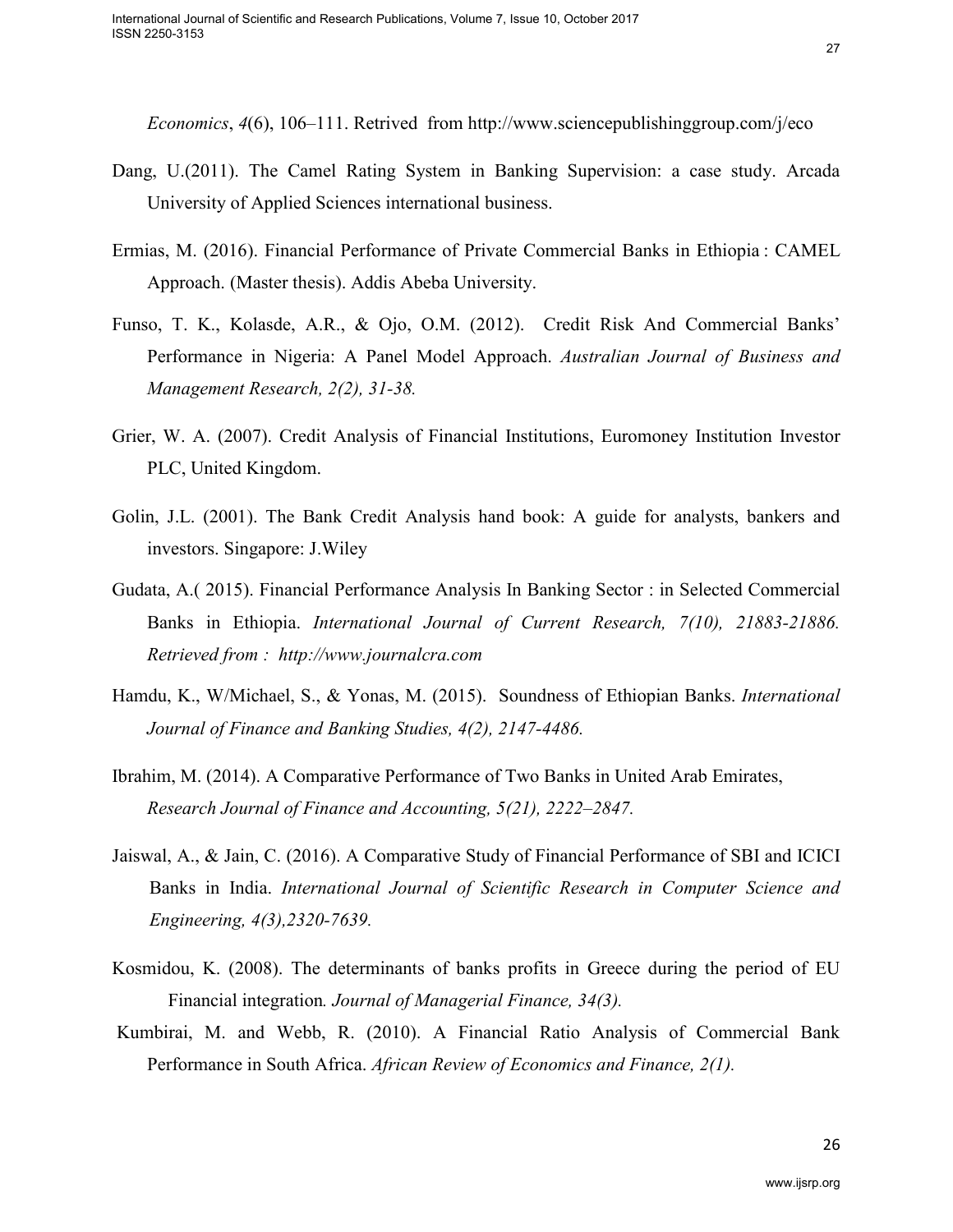- Minyahil, A. (2013). Performance of Commercial Banks of Ethiopia and Global Financial Crisis. (Master thesis). Addis Abeba University.
- Misra, S. K., & Aspal, P. K. (2013). A Camel Model Analysis of State Bank Group Misra & Aspal, *World Journal of Social Sciences, 3*(4), 36–55.
- Mohiuddin, G. (2014). Use of CAMEL Model : A Study on Financial Performance of Selected Commercial Banks in Bangladesh. *Universal Journal of Accounting and Finance, 2*(5),  $151 - 160$ .
- Mulualem, M. (2015). Analyzing Financial Performance of Commercial Banks in Ethiopia : CAMEL Approach. (Master thesis). Addis Abeba University.
- Nassreddine, G., Fatama, S., & Anis, J.(2013). Determinants of Banks Performance: Viewing Test by Cognitive Mapping Technique, International review of management and Business research, 2(1).
- Olweny, T., & Shipho, T.M. (2011). Effects of banking sectoral factors on the profitability of commercial banks in Kenya. *Journal of Economic and Finance*, 1(5), 01-30.
- Rashid, M. (2010). Banking Sector Challenges in Bangladesh. *The Daily Star, September 19*
- Rostami, M. (2015).CAMELS' Analysis in Banking Industry. *Global Journal of Engineering Science and Research Management, 2(11), 2349-4506.*
- Sahajwala, R., & Van den Bergh, P. (2000). Supervisory risk assessment and early warning systems. *Basle Committee on Banking Supervision Working Papers, No. 4, Bank of International Settlements.*
- Sangmi, M., & Nazir, T.(2010). Analyzing Financial Performance of Commercial Banks in India : Application of CAMEL Model. *Pakistan Journal Commerce and Social Science, 4(1), 40–55.*
- Searle, P. (2008). *What is the role of finance? And what exactly is decision support? Finance director Europe, Cornhill Publication Limited.*